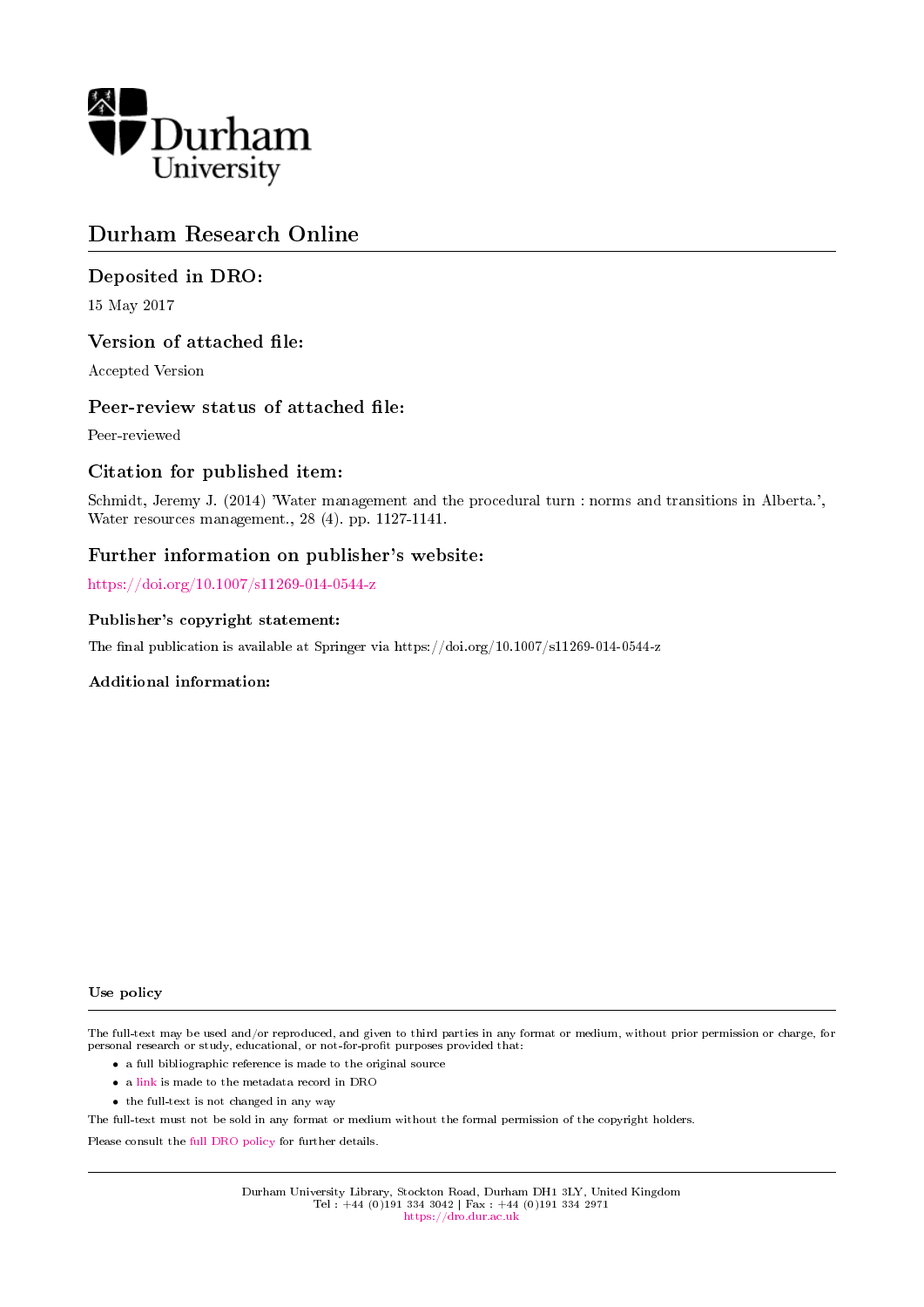Water management and the procedural turn: norms and transitions in Alberta

#### Jeremy J. Schmidt

#### 1. Introduction

In 2003, the Canadian province of Alberta adopted *Water for Life: Alberta's Strategy for Sustainability* (Alberta Environment 2003a). Impetus for the strategy came from several directions. In 2001, a severe drought had pushed total licensed withdrawals in southern Alberta past total available water for the first time ever (Alberta Environment 2005). Subsequent studies revealed the 20<sup>th</sup> century as abnormally wet and exposed the incongruence of Alberta's hydroclimatic history and its supply-side water development path (Sauchyn et al. 2003; Laird et al. 2003; Schindler and Donahue 2006; Shepherd et al. 2010). These challenges were set within the context of Alberta's water laws, which had been designed to facilitate southern irrigation but not for Alberta's large northern energy industry – the Oil Sands – where resource extraction from some of the world's largest reserves of unconventional fossil fuel impact water quality and quantity (Kelly et al. 2009, 2010; Rooney et al. 2012; Kurek et al. 2013). Also significant across Alberta were the on-going struggles of indigenous First Nations for recognition of water rights (Bartlett 1986; Phare 2009).

In this context, *Water for Life* inaugurated Alberta's shift from 'government to governance' through new institutional relationships and the cultivation of new norms, or rules of right conduct. Interestingly, the strategy considers aspects of law, management and policy that the literature on Transition Management (TM) identifies as key understanding changes in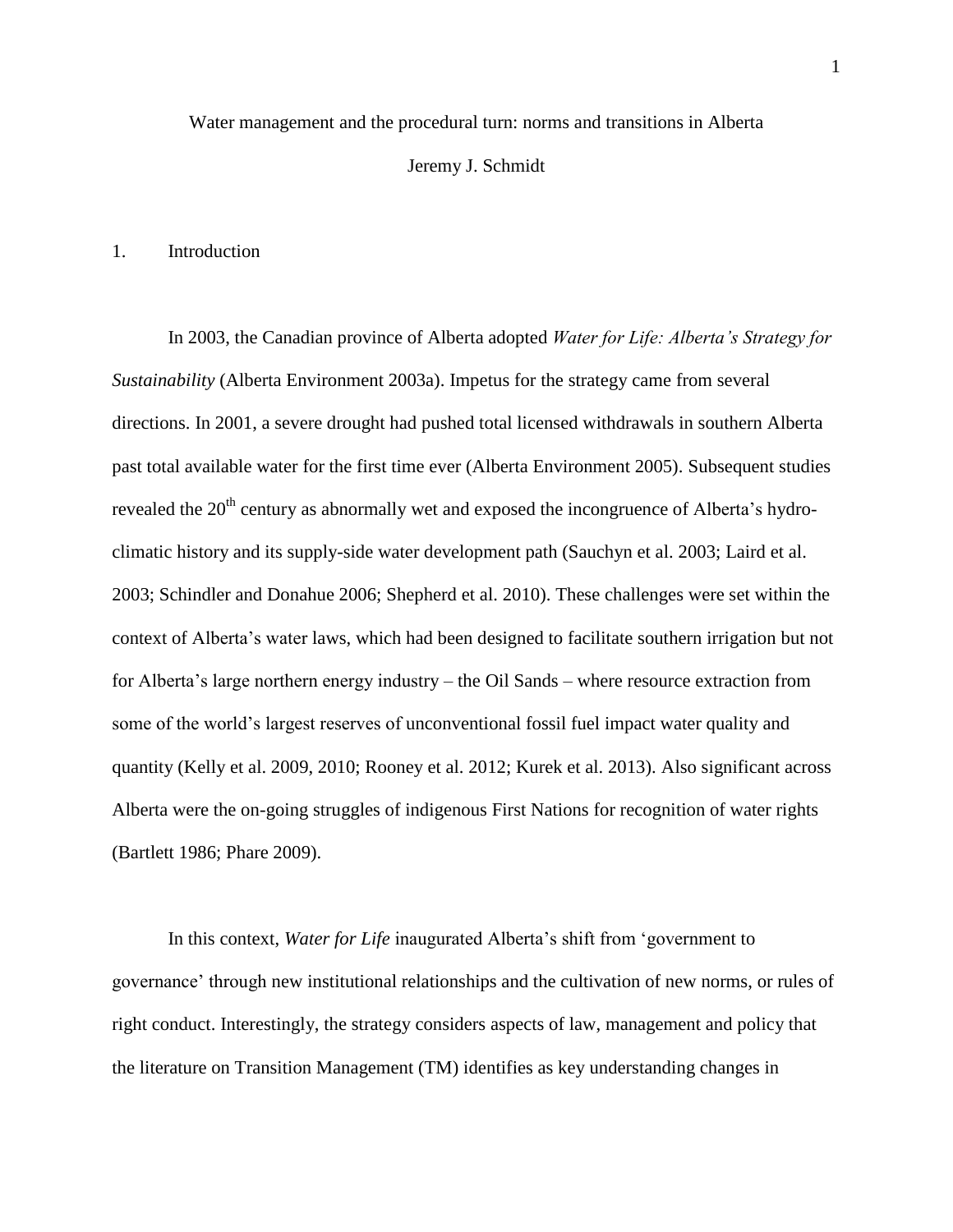complex socio-technical systems. As such, this paper examines *Water for Life* in light of concerns in TM regarding the role of political and ethical norms (Loorbach 2010; Meadowcroft 2011). The first section of the paper explores what I term the "procedural turn" in water management and the ways that new normative expectations come to characterize issues of fairness and legitimacy. The second examines Alberta's *Water for Life* strategy from 2001-2008, the period in which the strategy was developed, implemented and renewed. Through semistructured interviews it examines governance transitions under *Water for Life* and the tensions that arise as new procedural norms are made operational.

### 2. Water management's procedural turn

For several decades there has been a rejection of 'command and control' resource management paradigms due to their mismatch with complex and changing social-ecological systems (i.e. Holling and Meffe 1996). In response, there has been a "procedural turn" where resource management does not seek to secure some predetermined end or good, but to find techniques that fit management aims with decision making formats that reflexively incorporate feedback from multiple stakeholders and from social-ecological systems (Gunderson et al. 2002; Durant et al. 2004). The water sector has similarly favored the design of management institutions that allow for multiple viewpoints, multiple objectives and the capacity to reflexively respond to surprise and uncertainty (Sabatier et al. 2005; Feldman 2007). This procedural turn has a normative dimension due to expectations that democratic institutions should be neutral with respect to the different values and beliefs of constituents (see Sandel 1996). That is, the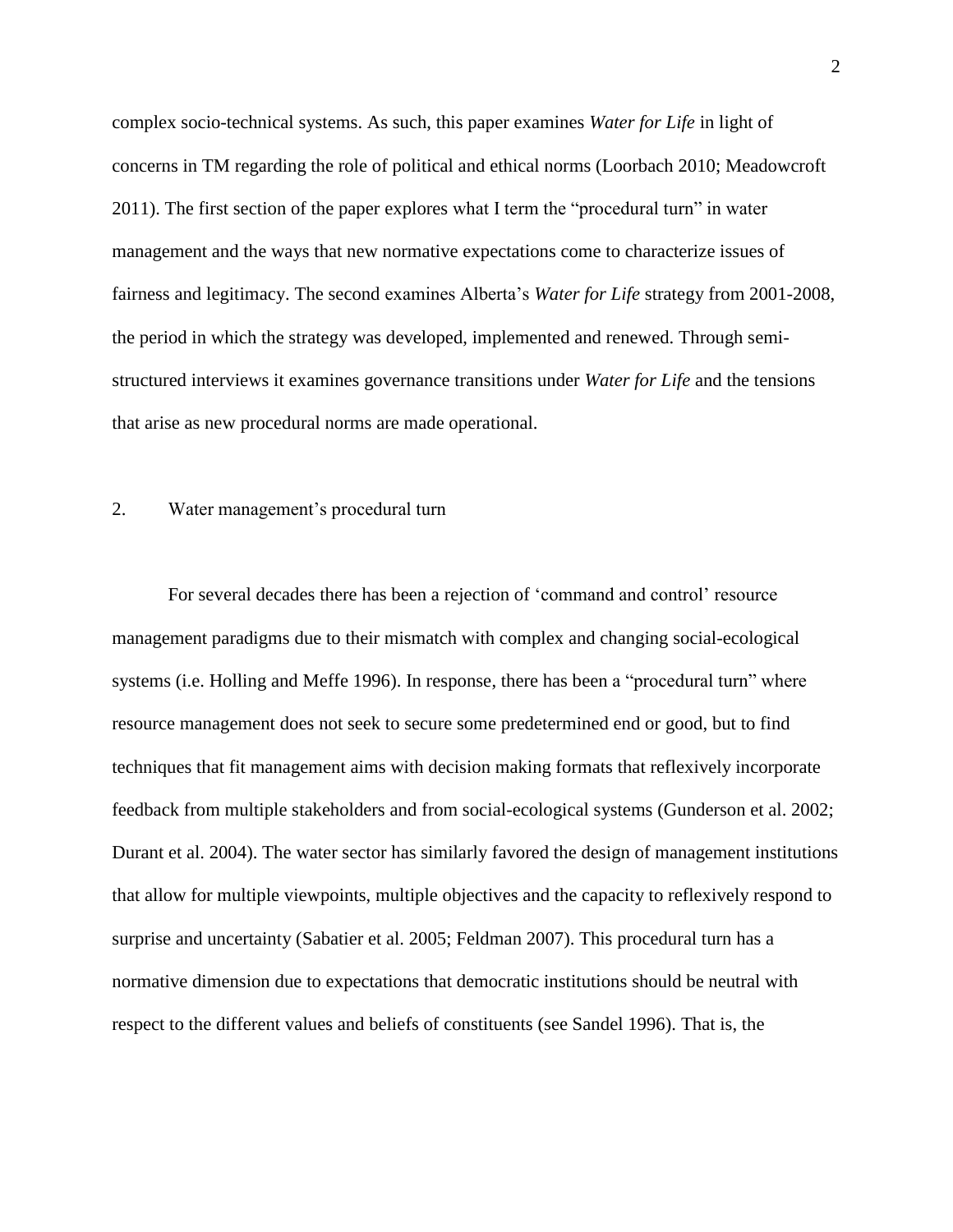expectation is that decision making will take place through procedures that do not intrinsically favor the beliefs – the substantive goods – of any particular group.

A key consideration of the procedural turn is fitting institutional norms to socialecological systems under conditions where knowledge is positioned and partial (Bromley 2012). A particular challenge for water management is that problems are often ambiguous, with multiple legitimate ways to bridge from positioned and partial understandings to policy rationale (Brugnach et al. 2011). One strategy has been to shift from the exercise of democratic rights (i.e. voting) towards the inclusion of representative discourses that bring multiple perspectives to bear on a particular issue (Dryzek 2000). Within this context, there has likewise been increased attention given to policy discourse (Hajer 1995; Rydin 2003). In the literature on participatory water management, organizing the positioned and partial perspectives of multiple stakeholders is often accomplished in reference to Habermas' theory of communicative rationality (i.e. Pahl-Wostl 2002; Priscoli 2004).

The appeal to Habermas (1984a,b) provides a philosophical basis for the 'procedural turn' by offering a way to preserve a rational basis for water management while recognizing that no single perspective represents all constituents. This is accomplished by focusing on the procedural rules that allow meaningful deliberation to take place. For Habermas (1996), the rules governing communication, together with the ways we come to accept or reject the claims made by others, provide the basis for legitimacy. Sustained treatments of Habermas have been offered as the basis for social learning and adaptive management (i.e. Norton 2005). These emphasize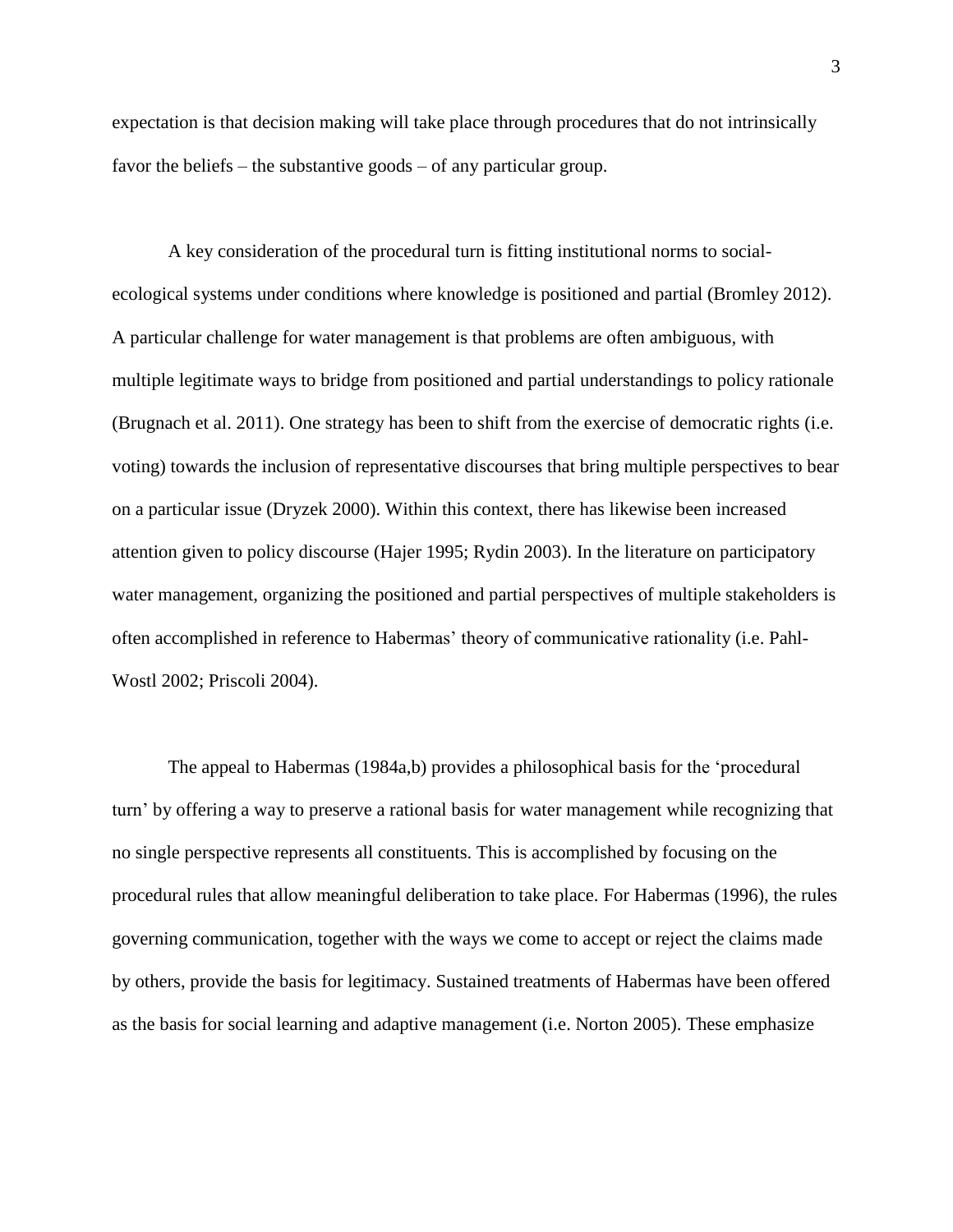that legitimacy arises through those affected by decisions reaching consensus, and the design of procedures that allow consensus to be reached without coercion.

Once the procedural turn is conceptualized, a significant challenge in water management is how to approach issues of fairness or coercion in contexts where certain actors hold more political power. Those with legally entrenched water rights, for instance, hold more power than those who do not. Studies by social psychologists suggest that achieving agreement regarding what constitutes "fairness" is possible (Syme and Nancarrow 1996; Syme et al. 1999). But what remains elusive is the transition itself – a way of incorporating new norms and decision criteria, such as those for instream flow requirements (Postel and Richter 2003; Wescoat and White 2003). In this context, the literature on Transition Management (TM) offers an approach to organizing complex social, legal and management systems in ways that allow for the diverse set of values and possibilities held by those affected by resource decisions to become effective contributors in management decisions (Olsson et al. 2006).

TM uses a threefold characterization of multi-level institutions where strategic, tactical and operational scales of decision making have respective (though not isolated) tasks of setting the vision, agenda and experimental goals (Kemp et al. 2007). Sensitivity to cross-scalar dynamics is designed to link TM with a general account of complex systems and to facilitate sustainability by fitting socio-technical systems of governance to complex social-ecological systems (van der Brugge and van Raak 2007; Rotmans and Loorbach 2009). Achieving normative legitimacy is key to TM because how stakeholders frame the problems, processes and solutions affecting socio-technical systems affects the role of knowledge within them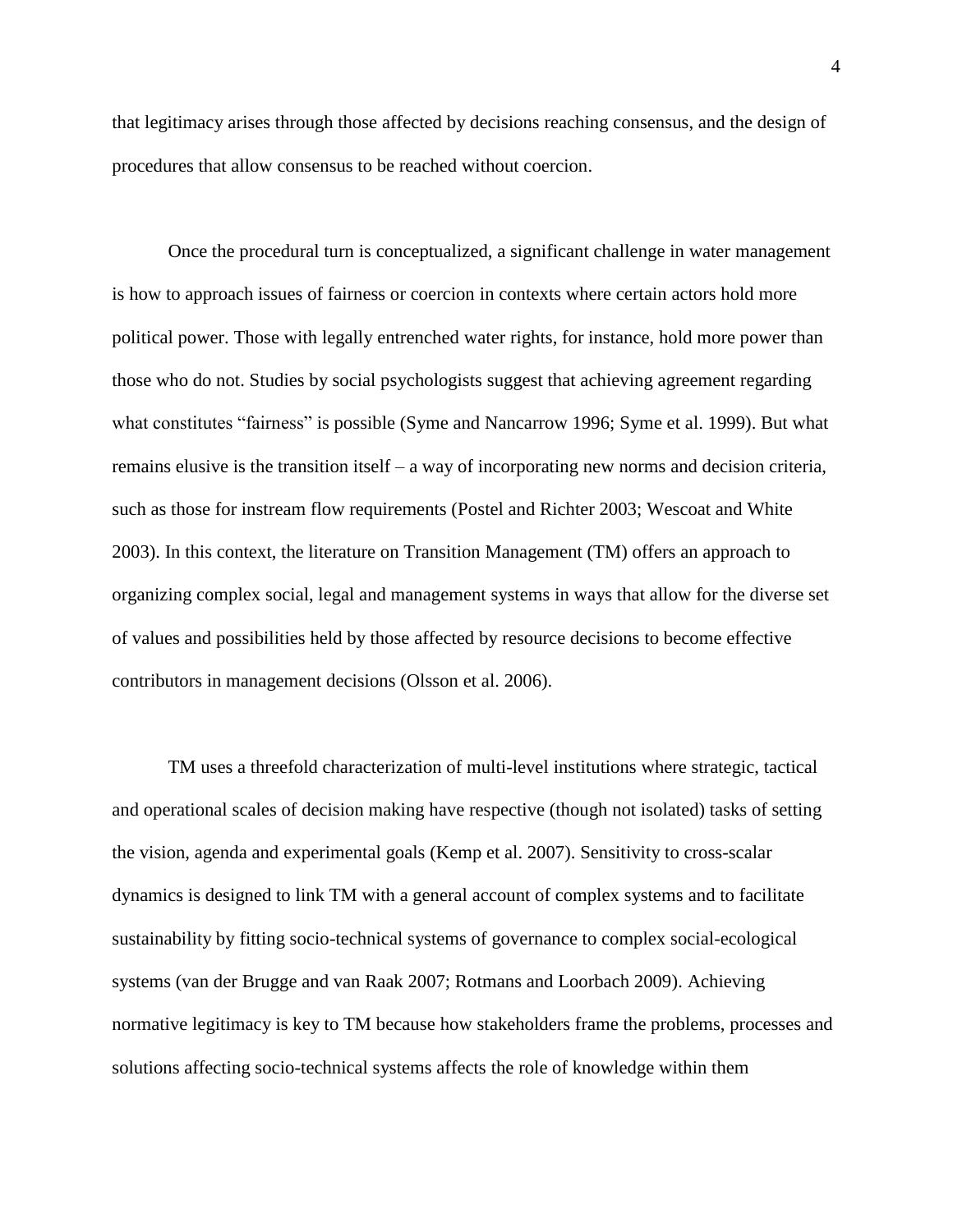(Meadowcroft, 2007; Loorbach 2010; Smith and Stirling 2010; Voß and Bornemann 2011). In water management, the highly interconnected nature of water across different levels of government, social customs and legal histories further complicates transitions due to the number and nature of participants affected by changes (Pahl-Wostl et al. 2010; Pahl-Wostl et al. 2011). Olsson et al. (2006) point out that complicated scenarios are often aided by "shadow networks," such as civil society partnerships, that have evolved outside of formal arrangements in ways that can provide valuable institutional models, and alternate sources of legitimacy, during transitions.

Despite its promise, Hendricks (2009: 342) argues TM has not been adequately developed with respect to the political aspects of transitions because it has not been "explicitly concerned with 'the political' dimensions of transition processes, and the 'politics' they generate." This distinction between 'the political' and 'politics' draws on Mouffe (2005), who argues that the antagonistic power conflicts found in human societies should be understood as constituting 'the political' while 'politics' should be understood as the practices and institutions through which agreements regarding social order are made within the broader context of conflict. Anecdotally, we can imagine how antagonistic water management conflicts come to characterize the 'politics' of new institutions. For instance, the evolution of prior the appropriation doctrine in the western United States is a case where rights codified community norms to manage conflicts regarding capitalist speculators accumulating water rights (Schorr 2005).

In drawing a distinction between 'the political' and 'politics', Mouffe (2000; 2005) argues that Habermas is mistaken in his assertion that neutral procedures can be found for deliberative democracy. Hendrick's (2009) likewise argues that the multiple spheres of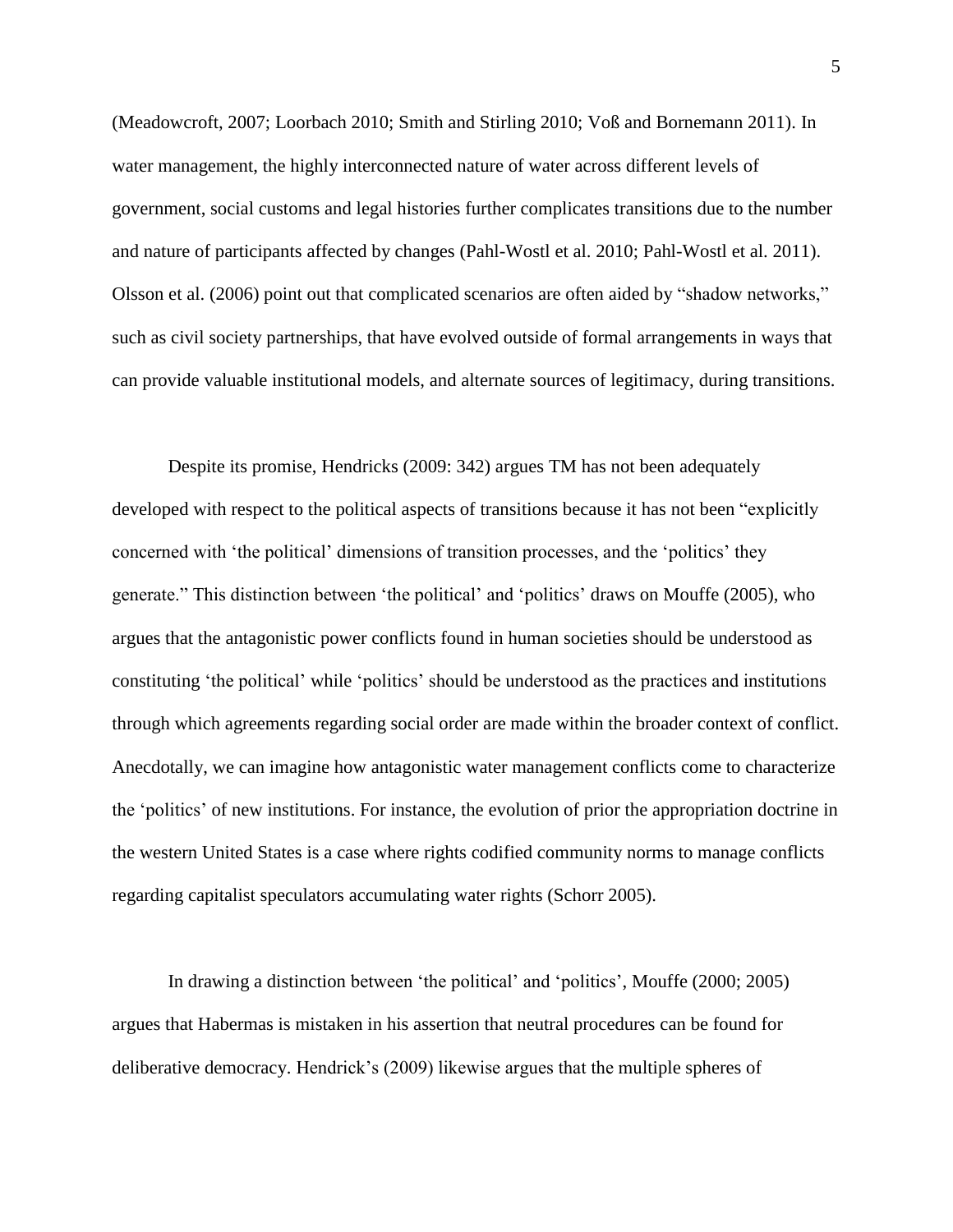legitimacy affecting socio-technical systems do not always conform in practice to the sorts of theoretical claims offered by proponents of deliberative democracy. This is because the practice of democracy already depends on political and ethical norms for coordinating decision making and existing power relations that may be contested by certain groups, such as indigenous groups (Espelund 1998; Boelens et al. 2010). In this light, it is therefore critical that different modes of knowledge production or social coordination not be 'integrated' into procedures or paradigms that are unable to accommodate social or political difference (Brugnach and Ingram 2012).

One way to clarify these normative concerns is to explicitly address values. This is the suggestion of a growing literature on water ethics where the aim is to identify the values that already exist in a particular socio-technical system and to reference governance transitions to sources of normative legitimacy, such as those found in religion or law (Butler 2000; West 2007; Chamberlain 2008; Peppard 2014). Schmidt (2010) suggests, following Habermas, that ethical issues in water management arise regarding: (1) claims about personal beliefs or values, (2) claims about facts or states of affairs, and (3) claims regarding correctly ordered social relationships. Priscolli (2000) treats these broad and overlapping concerns by arguing that water ethics should be historically informed in order to gain a sense of realism regarding the norms that have evolved over time as societies and ecological systems mutually interact. This suggests two tasks. One is to identify values supported or oppressed under previous management regimes (Feldman 1995; Whiteley et al. 2008). This helps to situate the conflicts that precipitated management changes (i.e. to explain 'the political' antagonisms). A second considers the existing philosophic approach to conflicts for how it addresses issues of fairness or justice (or does not) within existing socio-technical systems (Tisdell 2003; Feldman 2007). This step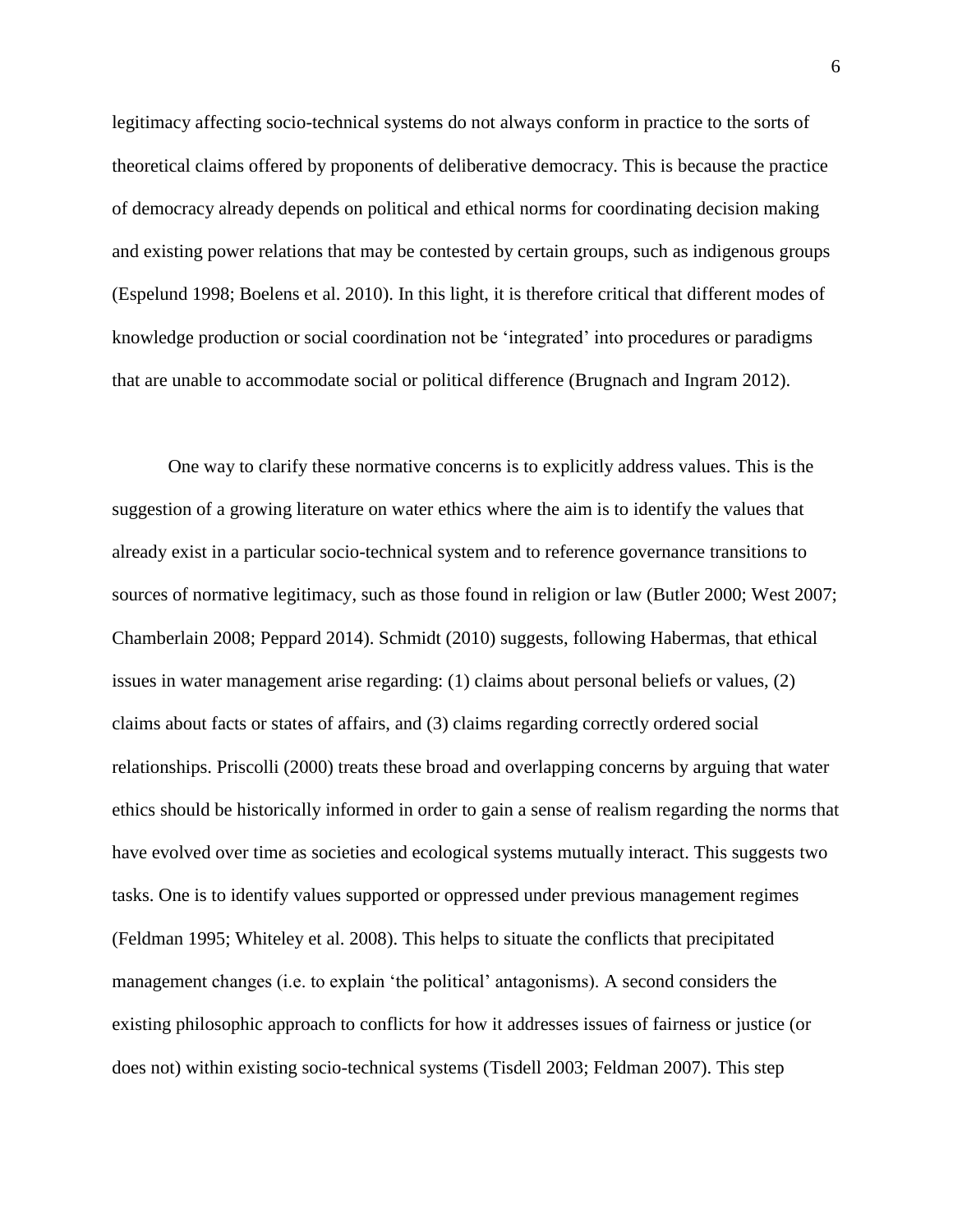provides a basis for thinking about how previous conflicts shaped the 'politics' of new management regimes.

Considering the procedural turn, an explicit focus on political and ethical norms may help reveal how transitions appeal to existing values while seeking to address the conflicts that prompted management reforms. In this sense, attending to water ethics offers a way to bridge between inherited norms and new institutions by considering how norms act during periods of transition. In so doing, water ethics can identify ways in which new procedures are not designed in a neutral context while also helping to explain on-the-ground attempts at deliberative democracy. Alberta's *Water for Life* strategy has been described as fostering a new water ethic (Alberta Water Council 2007) and as an instance of "watershed democracy" (Bakker 2010). As such, this paper examines what the Alberta case reveals about how policy norms affect transitions in complex socio-technical systems.

#### 3. Watershed management transitions in Alberta

Transitions to watershed management in Canada have not proceeded under a single model (Senecal and Madramootoo 2005). A trend exists, however, towards using the 'watershed' as an administrative unit and as a tool for re-scaling management (Cohen 2012). Alongside the rise of watershed management, several Canadian jurisdictions including Alberta, Quebec, Nova Scotia and the Northwest Territories have crafted water strategies. Alberta's water strategy was developed and implemented with explicit attention to values and to the re-scaling of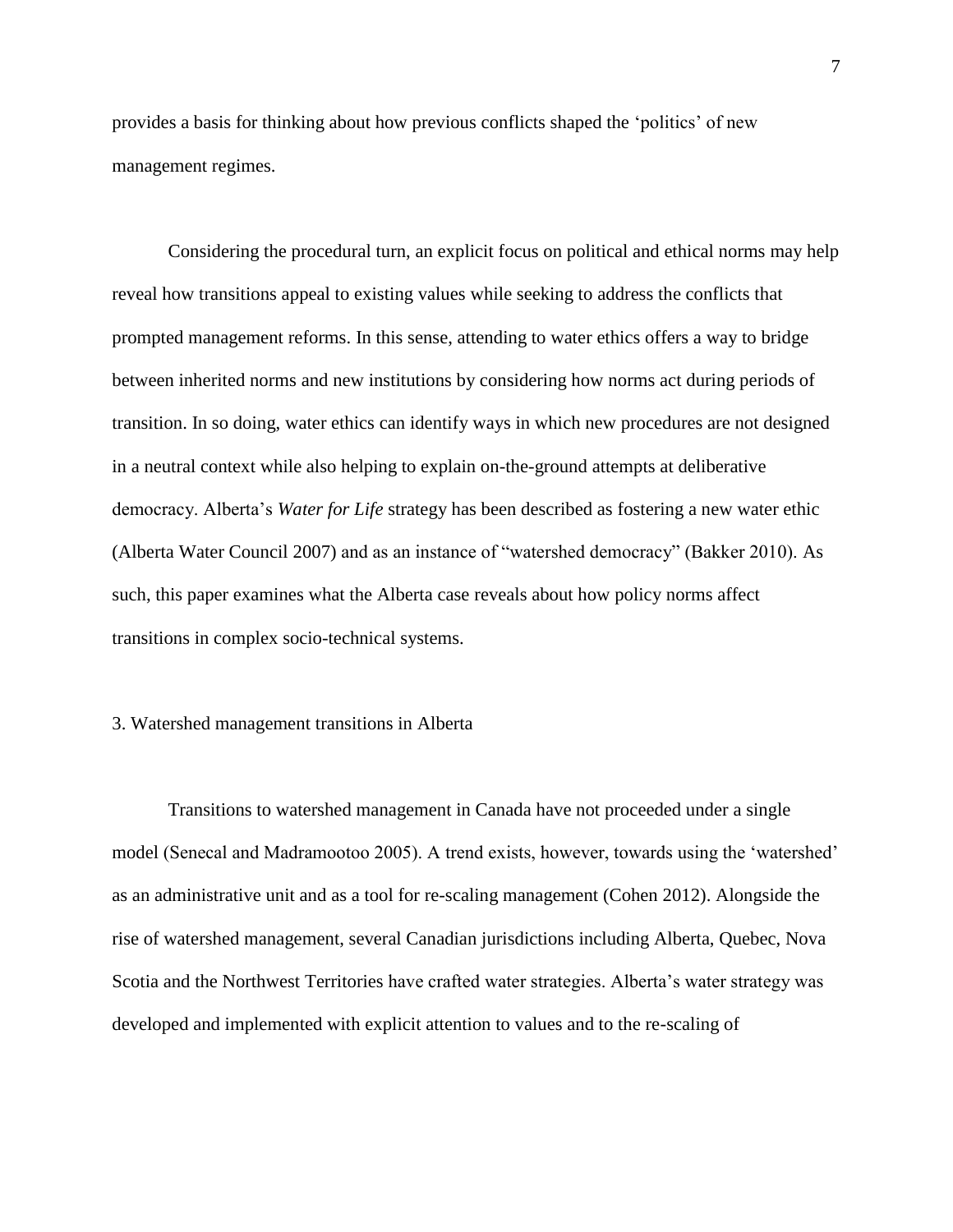management. As such, it offers an opportunity to consider how norms operate in the transitions prompted by conflicts and how they affect the politics of new institutions.

This part of the paper examines the Alberta case in two steps. The first uses a modified content analysis to examine the development, implementation and renewal of Alberta's *Water for Life* strategy from 2001-2008. The analysis follows Bakker's (2004) suggestion that hypothesis-building presents a strategy for linking water reforms to the attitudes, data and political institutions that explain complex, contextually nuanced policy uptake. As such, the content analysis followed Krippendorff's (2004) suggestion that because the researcher always makes contextual judgments conclusions should understood abductively – as inferences to the best explanation (see also Gabbay and Woods 2005). The second reports on interviews (n=25) conducted from 2009-2012 at two levels of Alberta's new multi-level water governance system: the provincial Alberta Water Council and regional Watershed Planning and Advisory Councils (WPACs).

The rationale for conducting interviews over several years is that WPACs were established at different times across Alberta and an attempt was made to conduct interviews during the construction of "state of the watershed" reports, which represent the first opportunity to assess 'politics' after Alberta's procedural turn. Following Baxter and Eyles (1997), rigour was established by purposively sampling for knowledgeable members of Alberta's water governance system and iterative reflection on the judgments of the researcher. The positioned, non-neutral perspectives of both interviewees and the interviewer present a perennial challenge in interview analysis (Rose 1997; Law 2004; Kvale and Brinkmann 2009). And to help situate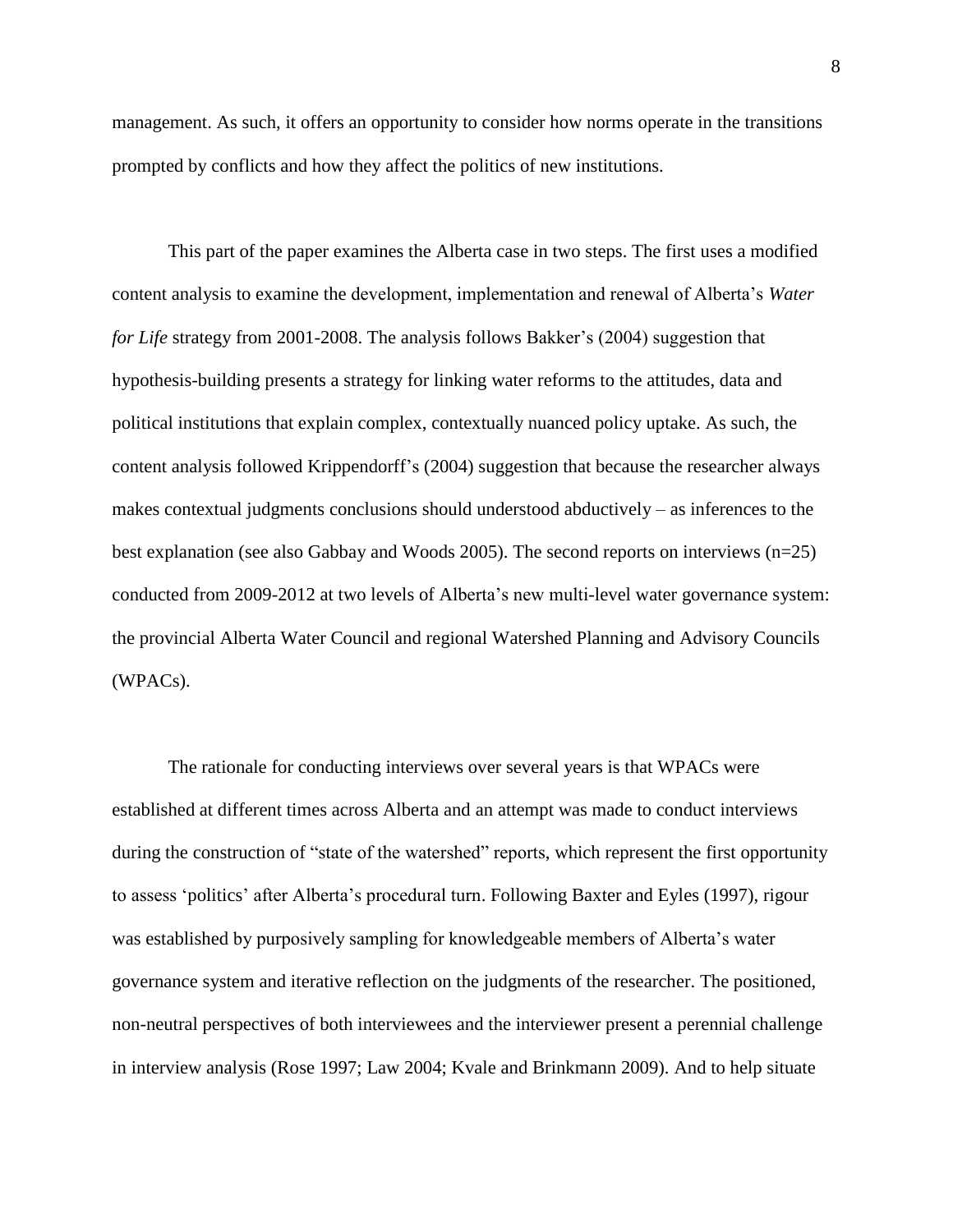each, both the claims of interviewees and the interpretation of results were triangulated wherever possible against grey literature, the minutes of legislative debates and scientific studies (for full methodological details see Schmidt 2012). A semi-structured interview format was used to assess common themes across all WPACs, such as models of achieving consensus. On these, saturation was reached as the procedural dimensions of WPACs were often, as shown below, part of an existing institutional network. On other themes, however, there were divergent findings on how procedures should be applied to specific contexts and constituencies. From these, no attempt is made to generalize. Quotations were chosen to illustrate the challenges of transitioning socio-technical systems.

#### 3.1 Alberta's water policy context

Alberta's recent water management reforms followed immediately upon a conflict in the 1980s regarding the construction of the Oldman Dam. The conflict galvanized a coalition of activists, scientists and landowners and drew into its ambit long-standing tensions between Alberta, Canada's federal government and indigenous First Nations (Glenn 1999). Several historical reasons explain why the conflict took shape as it did. One was legal. In this regard, water allocations were licensed through a 'first in time – first in right' system of prior appropriation first set in place in 1894 under the *North-west Irrigation Act* and which persisted under Alberta's 1931 *Water Resources Act* (Percy, 1977). The original aim of the NIA was to maximize water's utility with a single substantive good in mind: enhancing national welfare, or what the NIA's key architect William Pearce (1891) described as the best interest of the community. This "community" did not extend to First Nations, who are not mentioned in the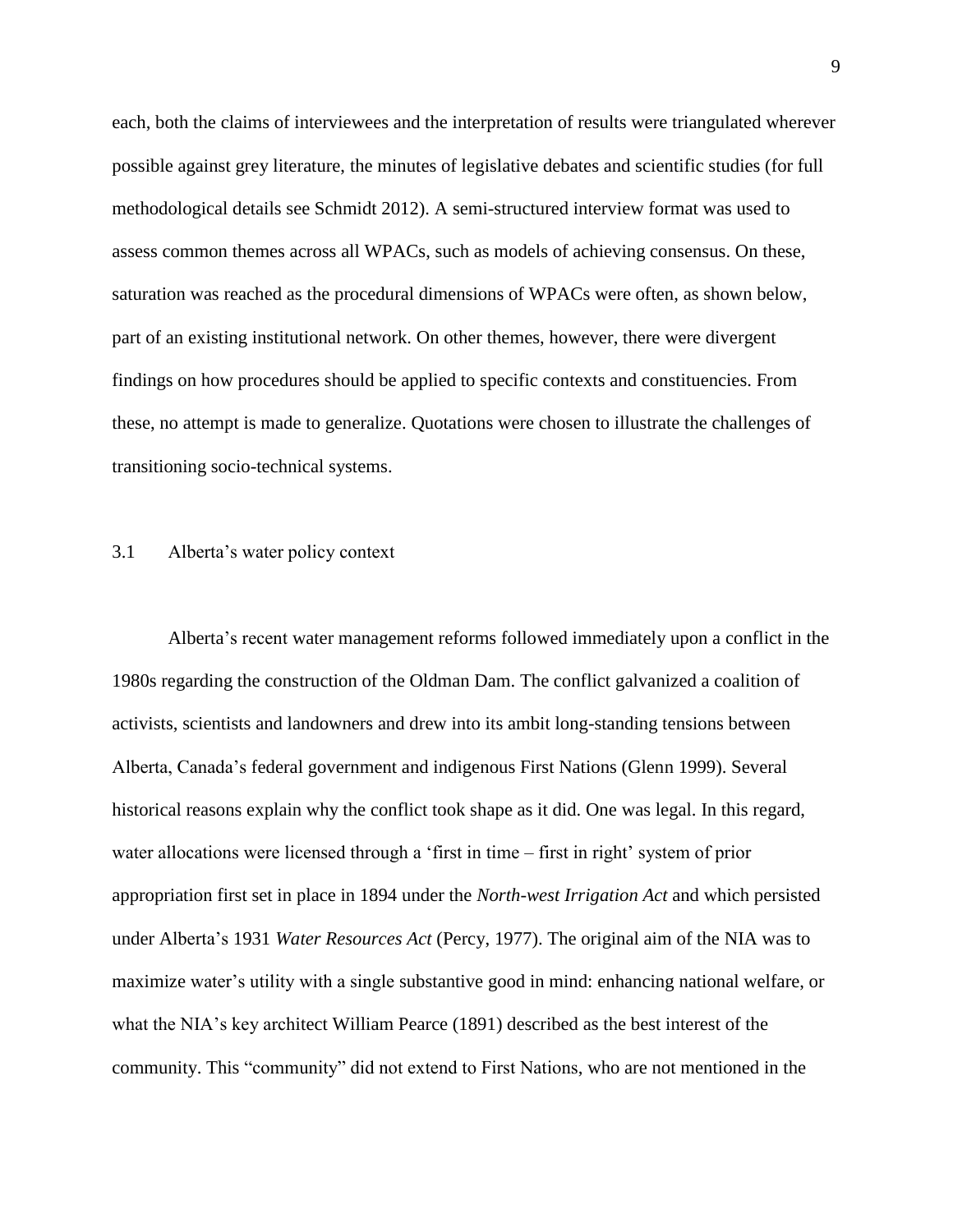NIA and have never had water rights formally recognized in Alberta (Matsui 2009; Phare 2009). Complicating this further is that, while Alberta holds constitutional control over water, the responsibility to negotiate with First Nations lies within federal jurisdiction (Bartlett 1986).

A second dimension of the Oldman Dam conflict was tied to the sort of management regime that had evolved to enhance the national interest. Originally, Alberta's water allocation licenses were granted appurtenant to the lands and uses identified in the original application and this curtailed the ease with which they could be transferred to new areas of demand (Percy 1986). Over the  $20<sup>th</sup>$  century, regulatory piecework did create some ad hoc room for increasing water availability (Percy 1996) but, in the main, demand was met through supply-side increases to water availability (see Armstrong et al., 2009). Supply-side management required federal funding for water infrastructure projects and this created tension as the Alberta sought increased provincial control over decision making (Marchildon 2009). One other piece of regulatory work was the creation of "Instream Objectives" that put limits on water allocation to ensure the demands of licensed water users would be met. Instream Objectives were not, however, referenced to environmental criteria (Alberta Environment 2005). As a result, when Alberta gained full control over infrastructure in the 1970s and, coincidentally, when irrigation rapidly expanded it did so in tension with growing environmental awareness and the emergence of environmental law in Canada and Alberta (see AIPA 2002; Wood et al. 2010).

In this context, the Oldman Dam can be seen as the last in a series of supply-side water management solutions in Alberta. Without detailing the intricacies of the conflict itself with respect to Supreme Court decisions regarding the lack of environmental assessments, the politics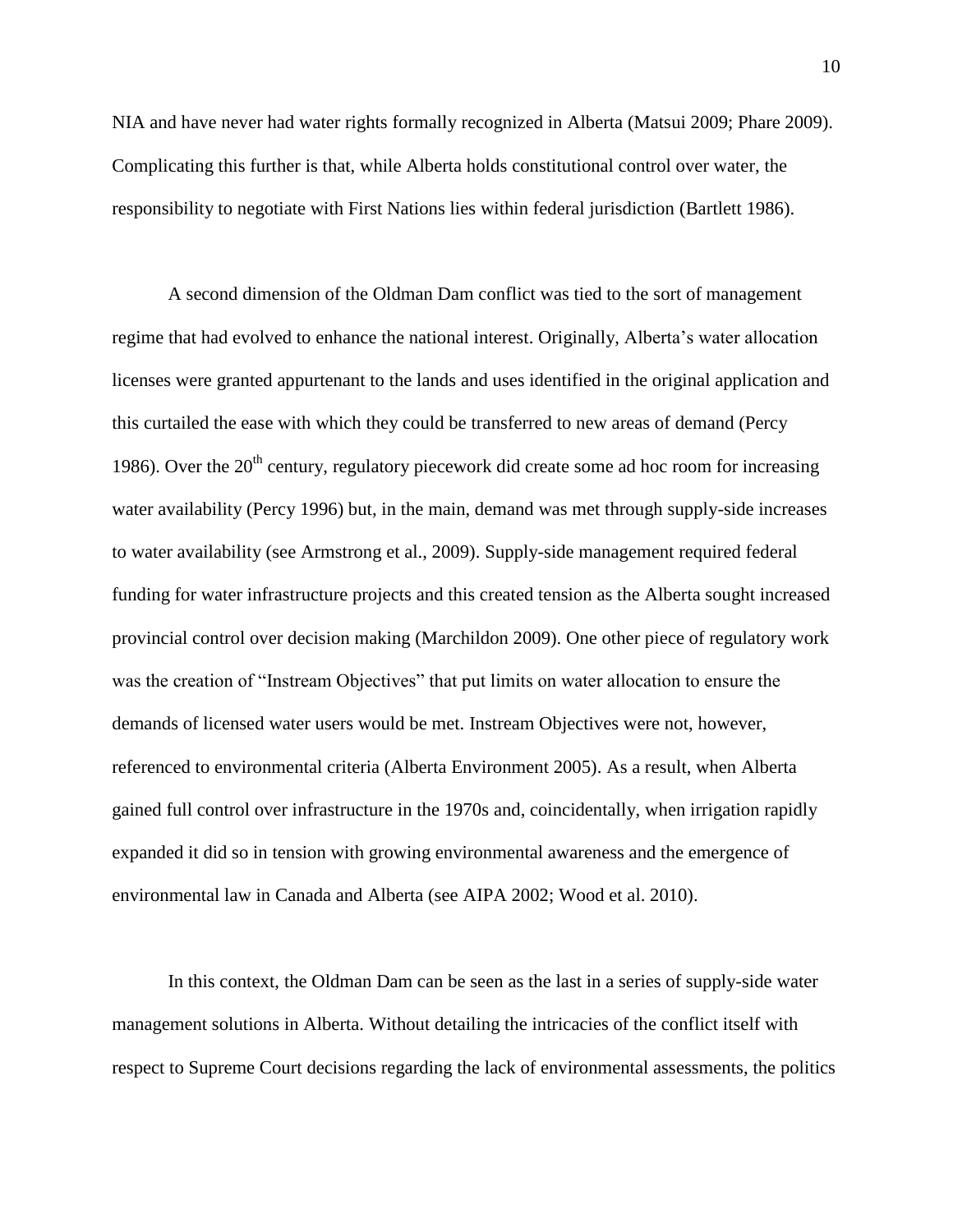of federal-provincial relations or negotiations regarding First Nations rights (see Glenn 1999), one of the main outcomes of the conflict was that Alberta immediately embarked on water management consultations in the early 1990s. After public consultations and in response to the pressure of coalitions formed during the Oldman Dam controversy, the government passed the 1996 *Water Act*, which came in to force in 1999 and created the possibility for regional watershed management plans and a provincial water strategy (Heinmiller 2013). Shortly thereafter, consultations began for what became *Water for Life: Alberta's strategy for sustainability*.

### 3.2 *Water for Life:* 2001-2008

Alberta's *Water for Life* strategy promoted a procedural turn in line with several aspects of Transition Management. The first stage of *Water for Life* was the formation of an 'Ideas Group' of key stakeholders that met in 2001 and positioned Alberta's nascent strategy in reference to "systems thinking," stating that governance "[r]esults are affected by feedback in the system (i.e. people learn about other options and try to use them; people adapt more efficiently if they learn about changes in the system as people respond to the options available)" (McMillan 2001: 2). According to the Ideas Group, a systems approach would link four governance pillars in a non-hierarchical strategy: the environment, human water uses, knowledge and a sustainable economy. Procedurally, "[t]he Ideas Group imagined a possible world in which water management is largely undertaken through an open management system..." where the government transitions from management to "setting the rules" (McMillan 2001: 5).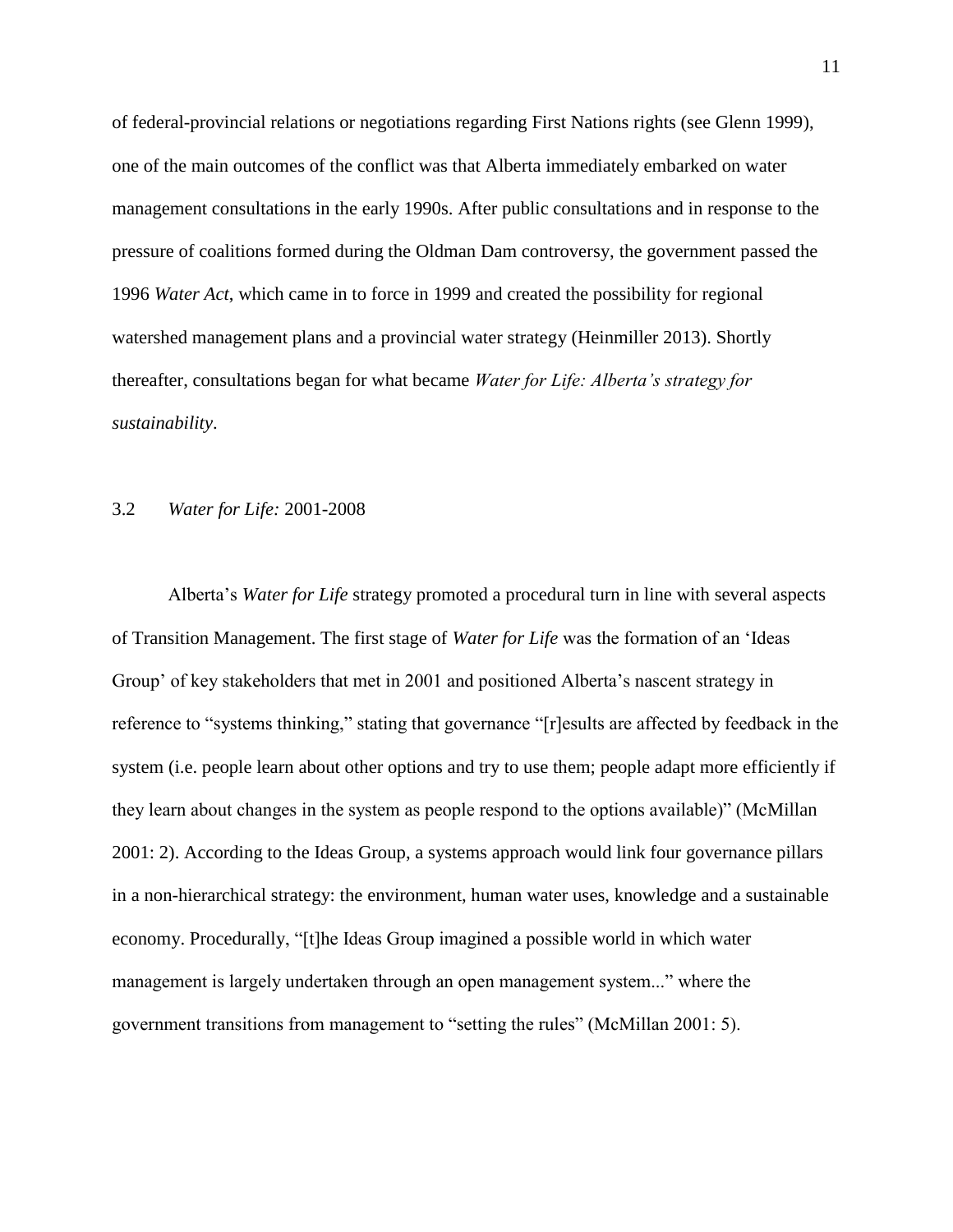Public consultation on *Water for Life* was held in spring of 2002, after which the government hosted a Ministerial Forum that convened a larger group of stakeholders and experts. Participants at the forum were divided into working groups to address: "water conservation, water quality, drinking water, aquatic ecosystems, water supply, water and its role in the economy, or governance" (McMillan 2002b: 1). The water conservation team first referenced the idea of creating a 'water ethic' by noting that, "the provincial government must challenge Albertans and user sectors to establish and implement a water conservation ethic…as one element of a sustainable water strategy" (McMillan 2002b: 11). Across working groups, participants emphasized watersheds as the appropriate management scale (McMillan 2002b). Additionally, a four-fold governance structure was proposed, including: a Provincial Authority integrated with the government, policy advisory boards at the provincial and watershed levels and, finally, Water Basin Authorities "empowered to make decisions and oversee implementation of water management" (McMillan 2002b: 21).

In March 2003, Alberta Environment (2003b) circulated its draft *Water for Life* strategy. The governance structure, however, was not that suggested by the Ministerial Forum. The source of the new structure is not stated but in it all regulatory authority remains with the government and a three-tier system was created, comprised of: a provincial advisory board (the Alberta Water Council), regional watershed planning and advisory councils (WPACs), and communitybased water stewardship groups. This governance structure mirrors the division of labor identified in Transition Management, with the Alberta Water Council focusing on strategies and visioning, WPACs focused on tactics and planning, and local stewardship groups targeting operations.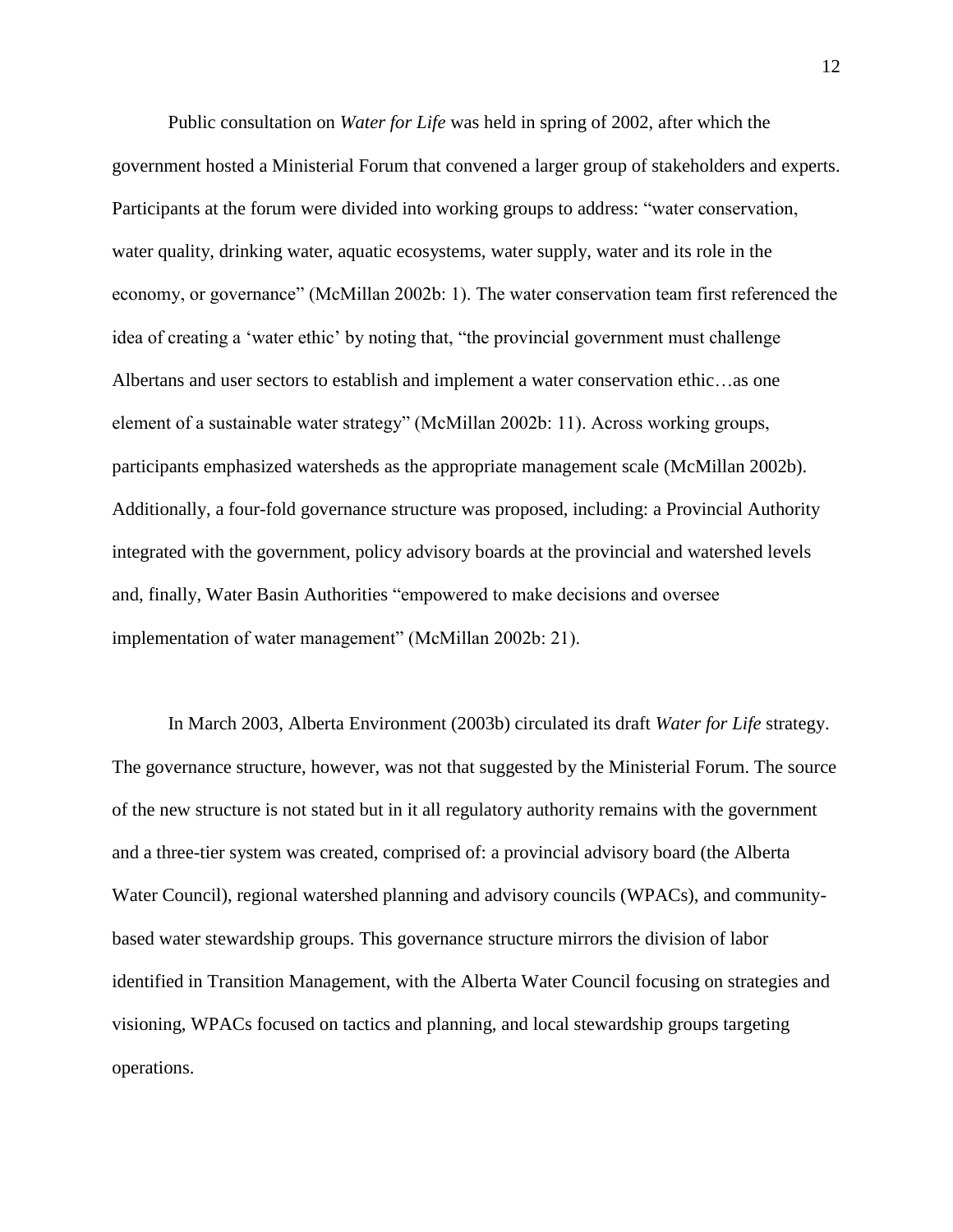The final version of *Water for Life* was published in November 2003. The strategy maintained a non-regulatory nature and trimmed the four governance pillars of the Ideas Group to three by excluding "knowledge" – which was originally defined as what is "…needed to make wise choices about water" (McMillan 2001: 2). The three remaining pillars – aquatic ecosystem health, safe and secure drinking water, and a sustainable economy – are introduced in *Water for Life* as critical for Alberta's transition away from a supply-side era to one in which "population growth, droughts and agricultural and industrial development are increasing demand and pressure on the province's water supplies, and the risk to the health and well-being of Albertans, our economy and our aquatic ecosystems" (Alberta Environment 2003a: 5).

Since *Water for Life* was adopted, the Alberta Water Council has been charged with its assessment and renewal. The council was initially envisioned as an expert panel, but as its 24 member constituency has evolved, it is now seen as a window into provincial-level stakeholder concerns (personal interview 1). The Council's renewal documents attempt to bridge stakeholder differences through appeals to norms and the idea of fostering a new 'water ethic'. For instance,

• "The Alberta Water Council believes the *Water for Life* strategy creates the possibility for a new water ethic in Alberta—one based on conservation, sound science and shared responsibility for watershed management planning" (Alberta Water Council 2007: 1).

More recently, the Alberta Water Council (2008a: 15) stated that a key direction for Alberta was that: "All sectors understand how their behaviours impact water quality, quantity and the health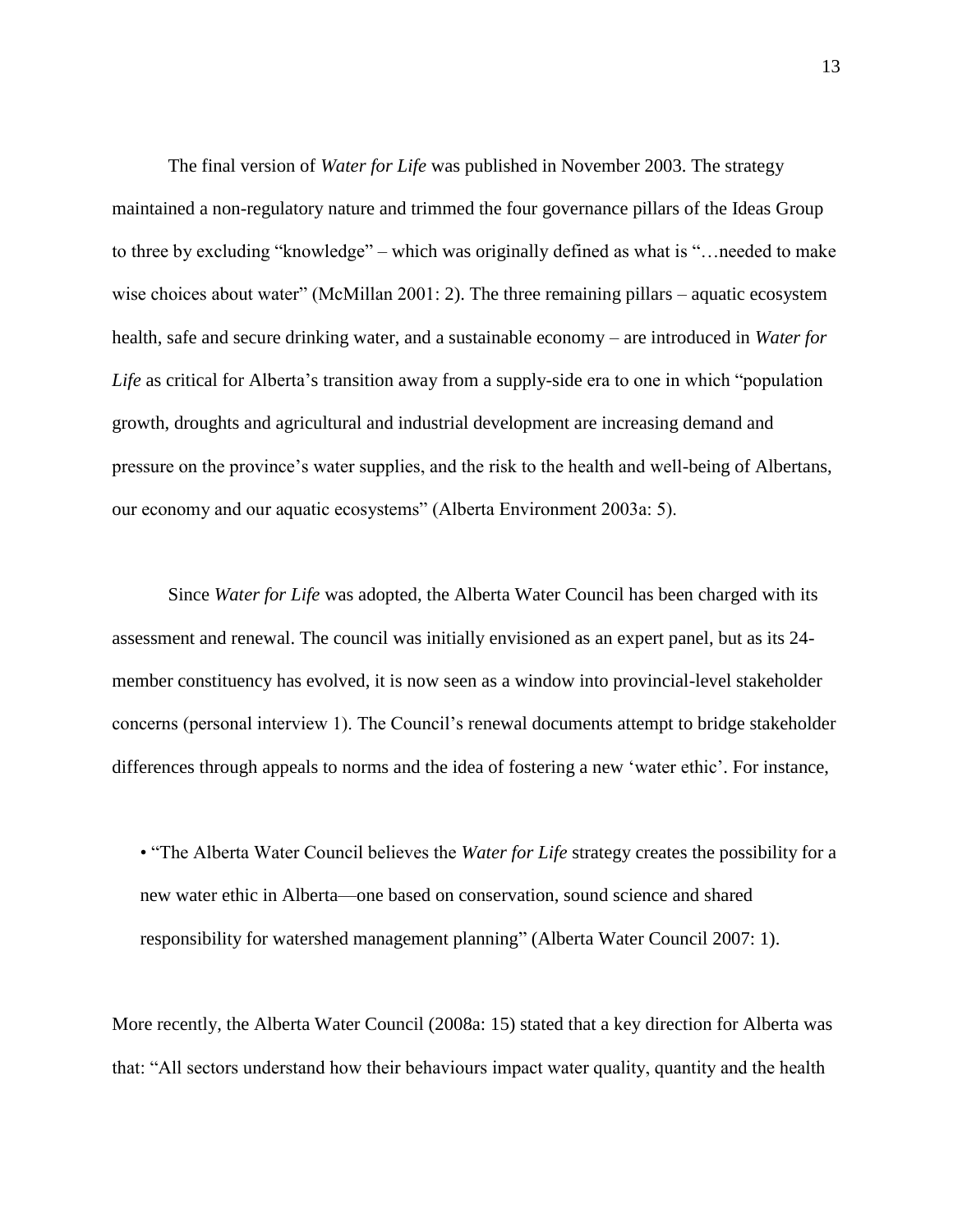of aquatic ecosystems, adopt a 'water conservation ethic' and take action." In a content analysis of the documents leading up to *Water for Life* and following upon it, three normative elements were identified as central to fostering this ethic: (1) conservation, (2) sound science, and (3) shared governance. These fit well with the notion that procedural norms linking water management and ethics involve: (1) claims based on experience, (2) claims regarding facts, or states of affairs, and (3) claims regarding correctly ordered social relationships (Schmidt 2010). Each is considered in turn below.

In terms of conservation, phrases like 'wise use' or 'wise choices' are used in all the analyzed policy documents from 2001-2008. This way of characterizing conservation hearkens back to the 'wise use' movement of the early  $20<sup>th</sup>$  century and is employed to balance current and future demands with the experiential wisdom of Alberta's water management stakeholders. In this way, even though *Water for Life* removed 'knowledge' as a governance pillar for 'wise decision making', there is an emphasis on the experience and understanding of those affected by decisions. For instance, *Water for Life* charges governance partners with the responsibility for "the wise management of Alberta's water quantity and quality for the benefit of Albertans now and in the future" as well as stating that "citizens, communities, industries and governments all share responsibility for the wise use and sustainability of their watersheds" (Alberta Environment 2003a).

In terms of sound science, Alberta's new water ethic is characterized by a changing perspective towards how to incorporate facts, or states of affairs, into 'state of the basin' reports. These reports are the first task WPACs undertake and are designed to provide a 'snapshot' of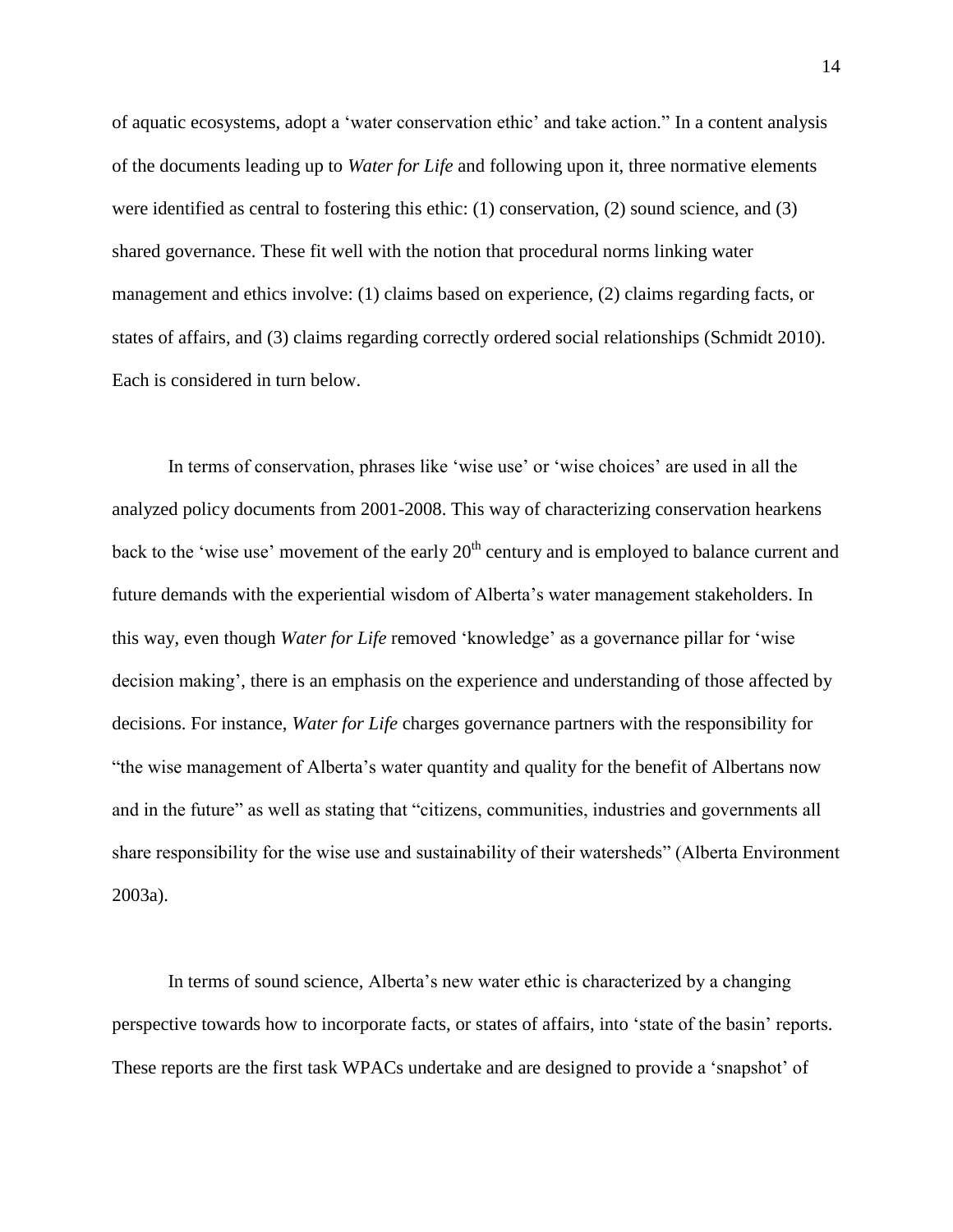watershed health and to reflect concerns regarding water quality, quantity and social demands. Interestingly, the content analysis revealed that the difficulty of assembling or adjudicating amongst different types of data was not explicitly recognized during the design or approval of *Water for Life*. Soon after, however, the difficulty of assessing and monitoring diverse types of data is identified (Alberta Water Council 2007). This recognition of complexity recurs in all subsequent policy documents.

In terms of governance partnerships, the Alberta Water Council (2008b) began an analysis of the "policy gap" that arose as the "number and sophistication of *Water for Life* partnerships has increased, and an already-complex system of multiple stakeholders operating in a multi-jurisdictional environment has become more complicated." This growing recognition of complexity can be seen in tandem with how multiple stakeholders at various scales began to interpret the procedural norms of *Water for Life*. And it became particularly problematic, according to the Council (2008a), because these new "…organizations, their relationships to one another, and how they would function existed only on paper." As shown below, however, this apolitical context for partnerships did not reflect the reality on the ground.

Before considering how management transitions were effected in Alberta, we might ask why there was such an emphasis on a new water ethic. One explanation is Alberta's informal governance structure required sources of legitimacy outside of regulatory authority. In this sense, an emphasis on norms explicitly links Alberta's water management heritage with the challenge of finding procedures that can incorporate a diverse constituency of stakeholders. If we applied Mouffe's (2005) partitioning of 'the political' from 'politics' we might characterize Alberta's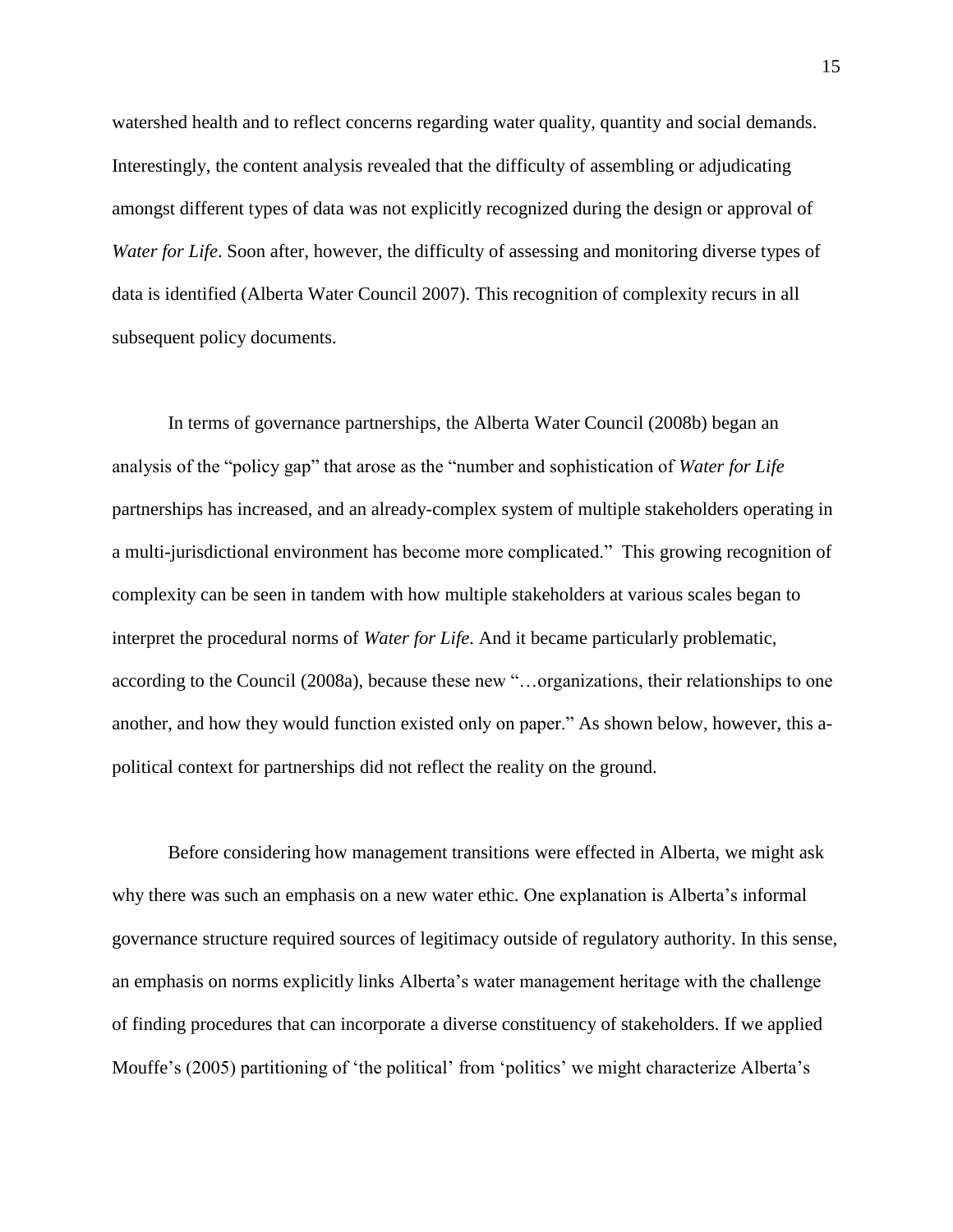focus on conservation, sound science and partnerships as one where the 'politics' of discourse reflect an attempt to manage water in the broader context of conflicts after the Oldman Dam (i.e. 'the political'). Whether this procedural turn effectively addresses conflicts is explored next.

### *3.3 Multi-level watershed governance in Alberta*

As Olsson et al. (2006) argue, 'shadow networks' operating outside of formal arrangements can be key to the successful management of transitions. This was the case in Alberta, where civil society groups had, prior to *Water for Life*, formed watershed alliances and river-keeping groups to advocate for improved water stewardship. Many of these began in the 1990s in response to the Oldman Dam controversy (personal interview 2). Interestingly, these existing networks were targeted as the primary groups for forming regional WPACs. In fact, the Bow River Council in southern Alberta became the model for WPACs under *Water for Life*  (personal interview 2). Contrary to the Alberta Water Council's (2008a) claim then, how partnerships might function did not exist "only on paper." Rather, civil society groups brought alternate networks, partnerships and practices with them. This section reports on interviews with individuals involved with WPACs and the Alberta Water Council. Due to the small nature of Alberta's water community and conditions of confidentiality, respondents are not identified. The analysis builds on the above themes: conservation, sound science, and governance partnerships.

#### *3.3.1 Conservation*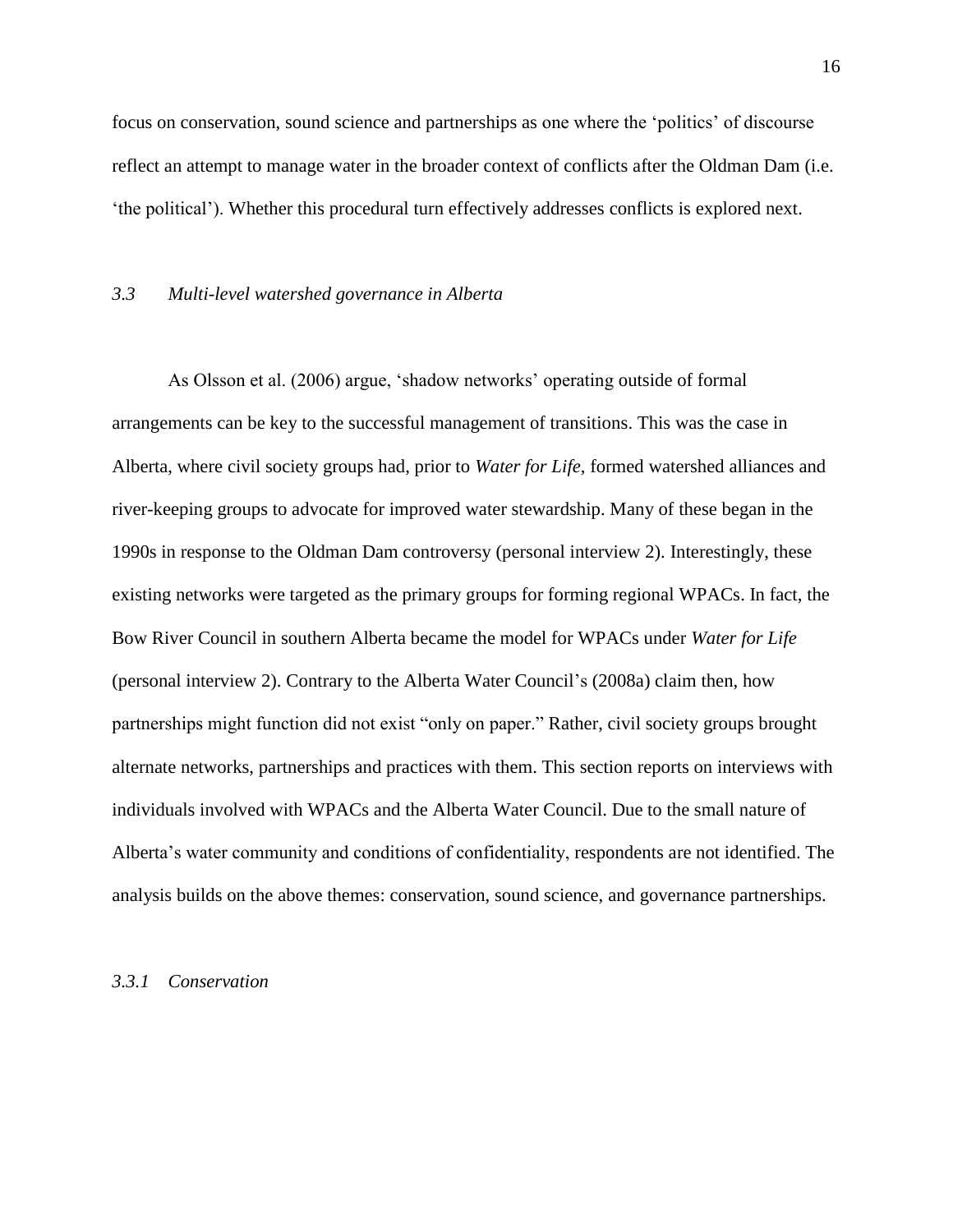The ability to balance Alberta's water history and future challenges characterizes wiseuse conservation. On the ground, interviewees contextualized this challenge through an appreciation of existing water use practices, acknowledgment of existing rights, the need for public education, and the shifts required to manage at a watershed scale. Several interviewees reflected on these demands through a combination of ambivalence towards the constraints of existing norms tempered by a sense of goodwill. Across all WPACs and the Alberta Water Council the model of decision making was by consensus. Interviewees noted that consensus was typically achieved, but also that many contentious issues remained to be decided upon after the "state of the basin" report was complete and an integrated management plan was being devised. In terms of representation, many participants at both the WPAC level and with the Alberta Water Council are paid to participate as stakeholders by various government agencies or private firms and these have a greater capacity for participation than less well-funded or geographically distant stakeholders.

As suggested in the introduction, one of Alberta's water challenges is growing awareness that water availability in the  $20<sup>th</sup>$  century was atypical. With regard to conservation and conditions of climate uncertainty, respondents had two main concerns. First, assessing climate risks to future water supplies produced too much uncertainty. Several interviewees expressed concern that more needed to be done in terms of increasing adaptive capacity in view of likely climate changes, but that broad scale uncertainty led to reduced policy advice and increased difficulty of finding consensus. As one participant stated,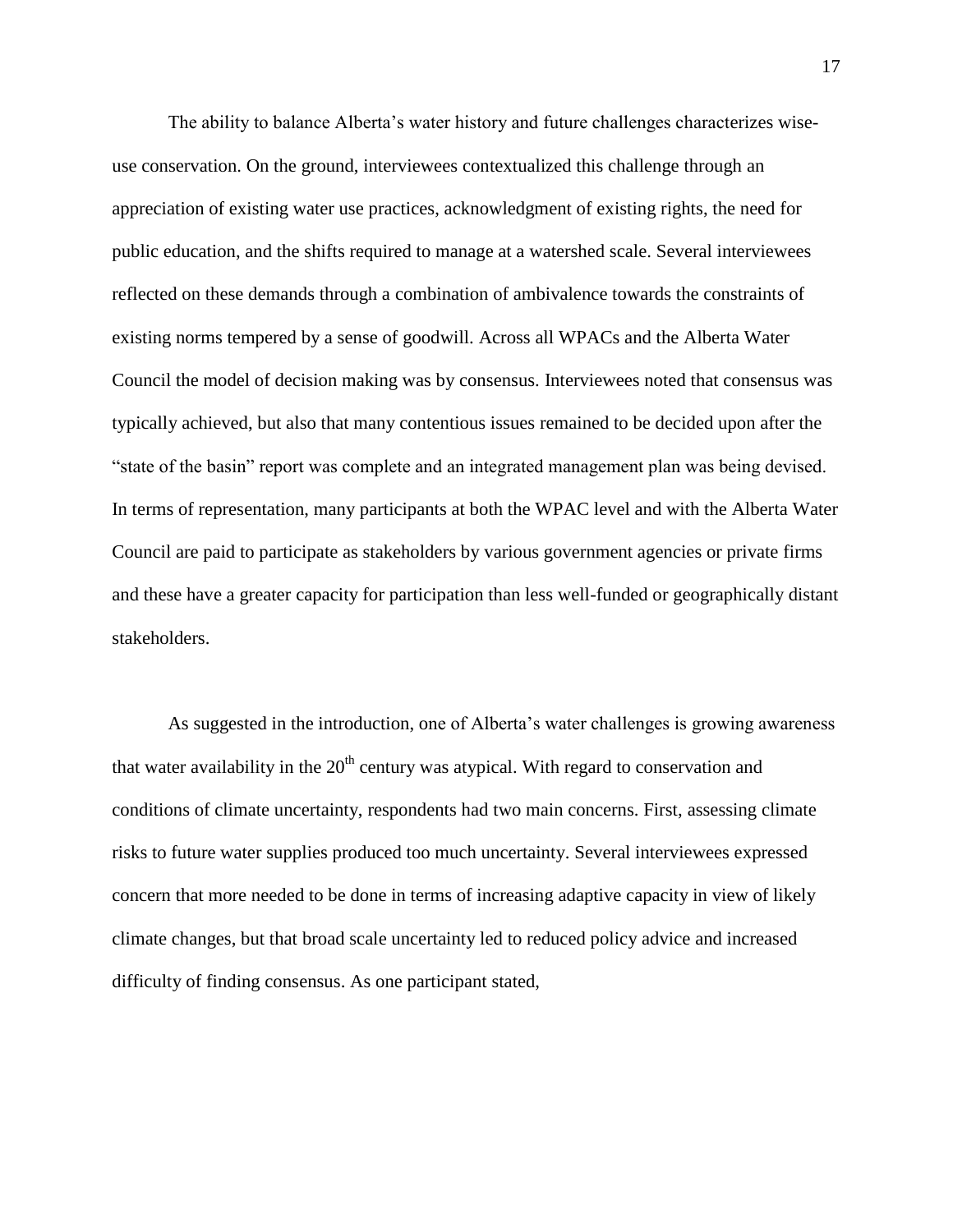"We get questions about climate change and so on. And we, more or less, don't really know what to do there…If somebody can tell you that the river flow was going to be down by 20% in 20 years, 40% in 40 years, then you could do something for it." (Personal interview 3).

The difficulties of addressing large-scale uncertainties had an interesting effect of consolidating efforts to find consensus to actionable items, such as the need to address issues of over-allocated waters, public education and so forth. But interviewees did not appeal to localism and most respondents recognized their position in much larger complex systems. Rather, the opportunity for action on climate would depend, as it always had, on finding ways of sharing water in communities and finding ways to work with or around formal government policy.

### 3.3.2 *Sound Science*

The first task of all WPACs is to conduct a 'state of the basin' report. In regions where civil society groups previously existed, this process was undertaken more quickly because organizational capacity was already in place. Typically, the task of drafting the report across both organizationally mature and newly created WPACs was contracted out to consultants, with interviewees noting that routinely using consultants produced biases: "[w]hen you're a hammer, every problem looks like a nail. So when you're an oil and gas, a strong oil and gas consultant, you tend to go to what you know" (personal interview 4). Nevertheless, "most members defer to the technical experts as to what was needed to really show the health of the watershed" (personal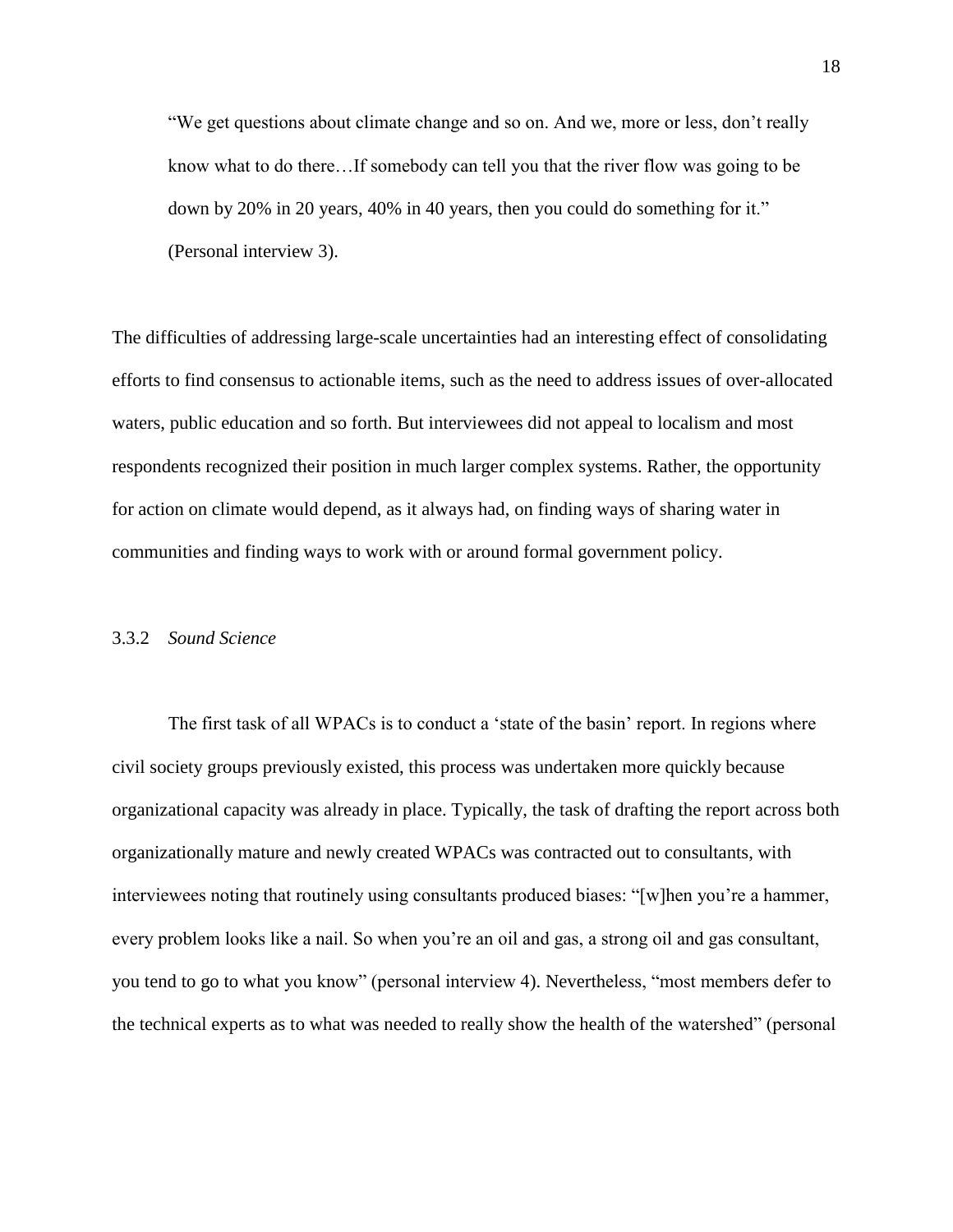interview 5). More broadly, interviewees across the province remarked on challenges of grounding 'state of the basin' reports in sound science:

"I mean, some data exists, but what you really need are 20 parallel river systems, in which you manipulate them in various ways by manipulating flow and seeing what the environmental impacts are. Well, that simply can't be done. So we need to get at important things in other ways." (personal interview 6)

"With the suite of indicators that we actually require to actually do an assessment of the condition [of the watershed], we need 33 indicators looked at across all sub-watersheds. And at this point we have data for 11 of them, and of those 11 only 4 can we actually do comparative work across all sub-watersheds." (personal interview 7)

As one interviewee remarked, 'state of the basin' reports are really reports on the current state of knowledge, not an empirical 'snapshot' of the watershed *per se*. And it is noteworthy that no WPACs had the capacity to commission new studies for assembling state of the watershed reports. This produced variance regarding the integration of data coming from multiple sources, sometimes from several years (or decades) prior and often not targeted to systemic concerns but rather to specific questions, such as those regarding sport fisheries. As a result, some stakeholders noted that data for important contemporary questions, such as the impact of new technologies on aquatic health, were missing. In this regard, the claims about states of affairs were not free from normative content regarding what data should be used. This issue was also apparent in issues of how partnerships affected the tasks undertaken by WPACs.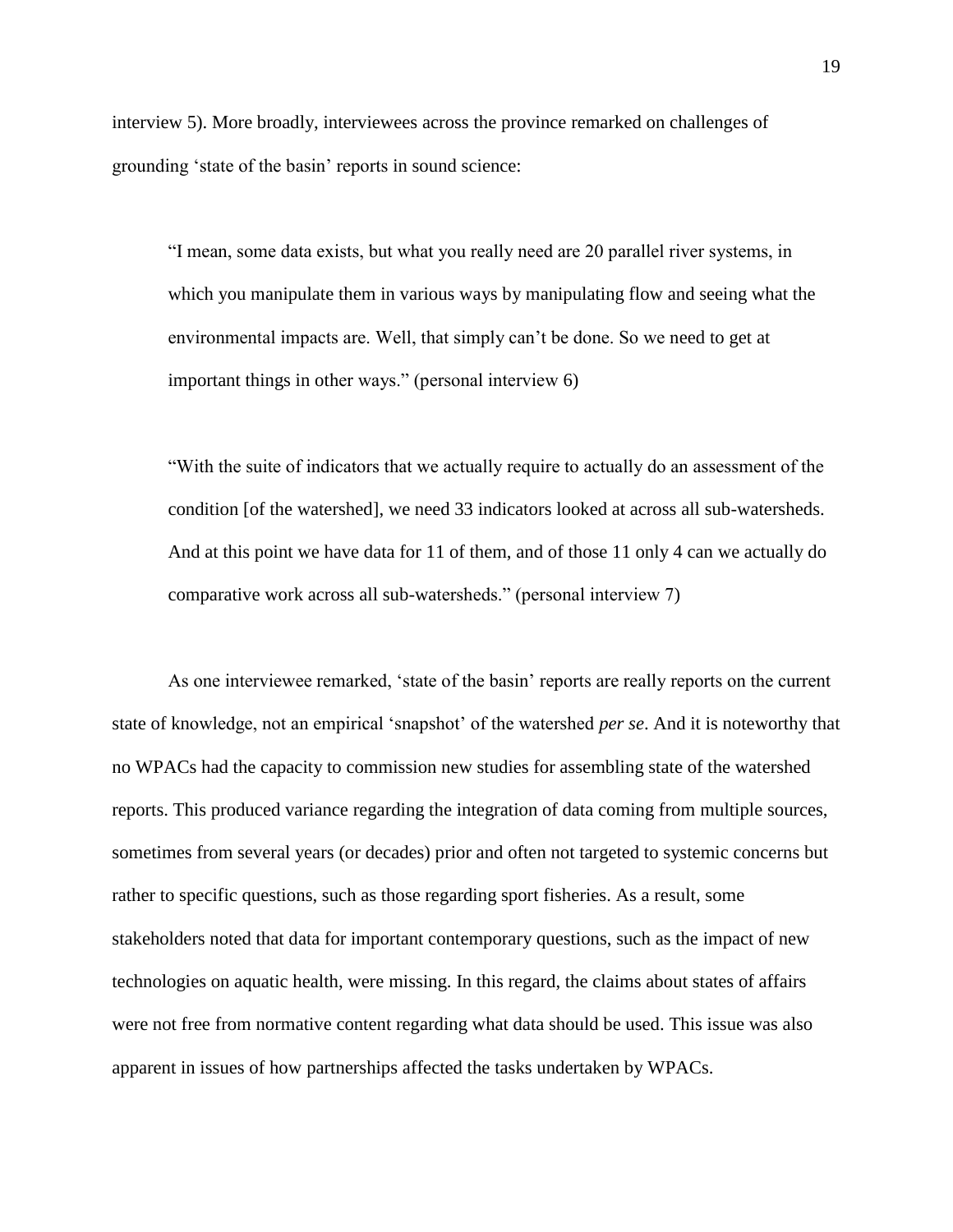#### 3.3.3 Partnerships

The role of partnerships was the most contentious. As mentioned above, civil society groups had previously formed networks and these included partnerships with municipalities, fish and game organizations, NGOs, forestry, industry and agricultural groups. As such, when these networks became part of Alberta's WPAC system it was not a single organization that was transitioning, but an entire network of relationships. In some cases, existing partners backed out entirely or significantly reduced their contributions due to the new role of the government. This created a critical issue regarding how WPACs were funded. At first, government funds were provided in the form of grants and essentially replaced any lost network support with few conditions. But, more recently, they have shifted to a contract basis. As interviewees put it,

"…we are resistant to that because contracts have confidentiality agreements, and so on and so forth. And we don't want our hands tied like that. If we detect a problem in the watershed, we want to talk about that problem in the watershed, and we don't want any kind of political pressure on us to say, 'Oh, we just want to hush that up right now,' or 'We're not ready to talk about that.' Unfortunately, those political things can happen, and we don't want any part of that type of thing." (Personal interview 6)

"I think that the percentage of funding we get from the province really, really drives what we do…we should be thinking about being independent because in some sense if we're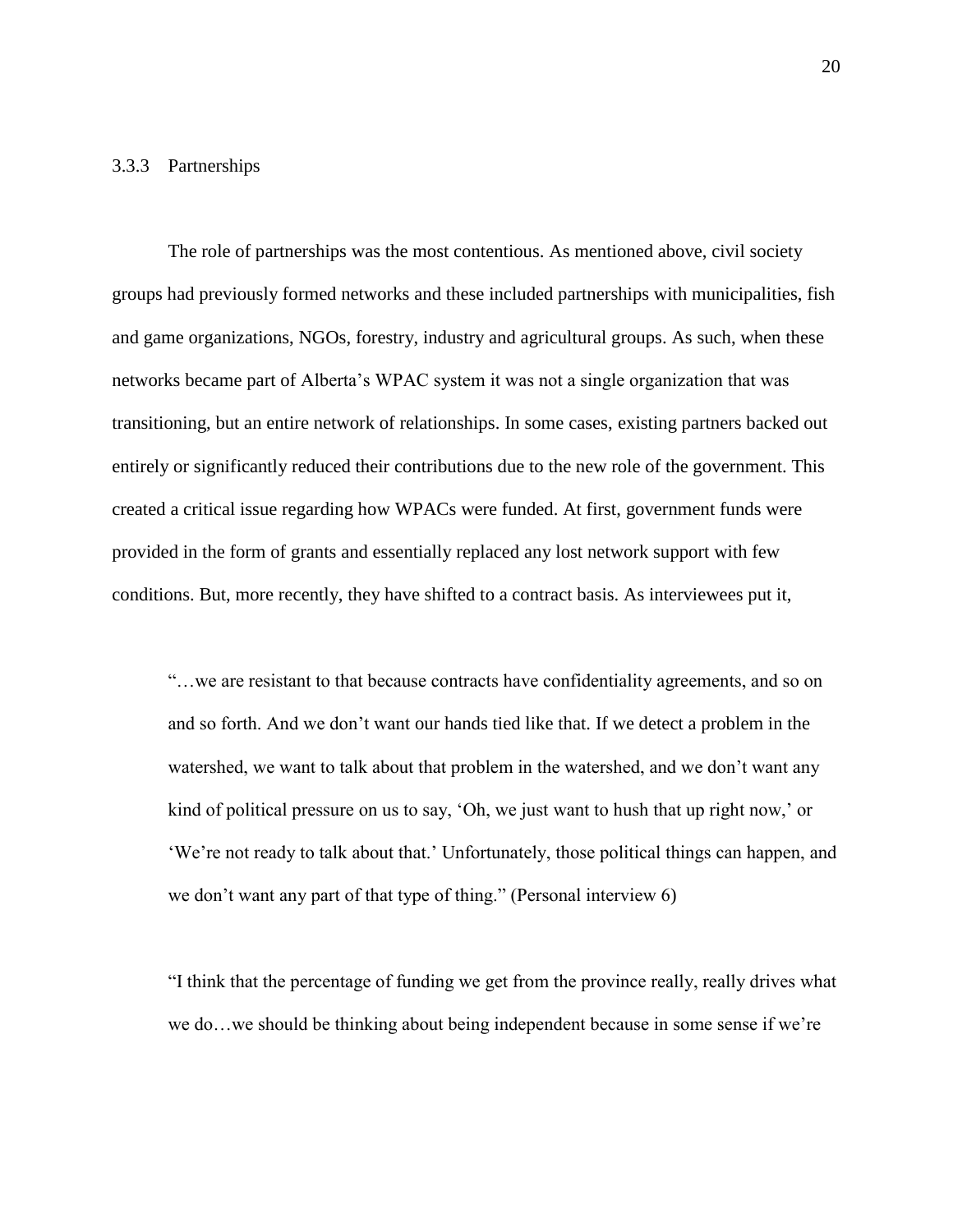just a contract deliverer for the province, that's not a tremendous reason for existing" (Personal Interview 8).

Concerns over the funding model were also of concern for the creation of new partnerships. In particular, a challenge across Alberta is the participation of indigenous First Nations. And while a full account of the reasons and history behind this is beyond the scope of this paper, numerous respondents suggested that the lack of participation could be due to: the legal status of First Nations, issues of capacity or those of trust. Others, however, identified the contractual basis of funding as a barrier because of the condition that all knowledge would become the intellectual property of the government. For several First Nations, this preempted participation because it would make Traditional Ecological Knowledge government property (personal interview 7).

Contract clauses were not the only concerns at play. Another involved the coordination of the multi-level governance system itself. In this sense, the informal governance regime was created without clear linkages (even on paper) between different scales of decision making at the provincial, watershed, or community level. Several participants noted that, apart from one stakeholder seat on the Alberta Water Council, there are no formal mechanisms for knowledge exchange or for linking policy advice to across scales WPACs. This meant Alberta's new management system was not initially coordinated, although a number of WPAC summits have been organized to share learning experiences. This lack of coordination also existed between WPACs and local Watershed Stewardship Groups because no formal arrangements or guidelines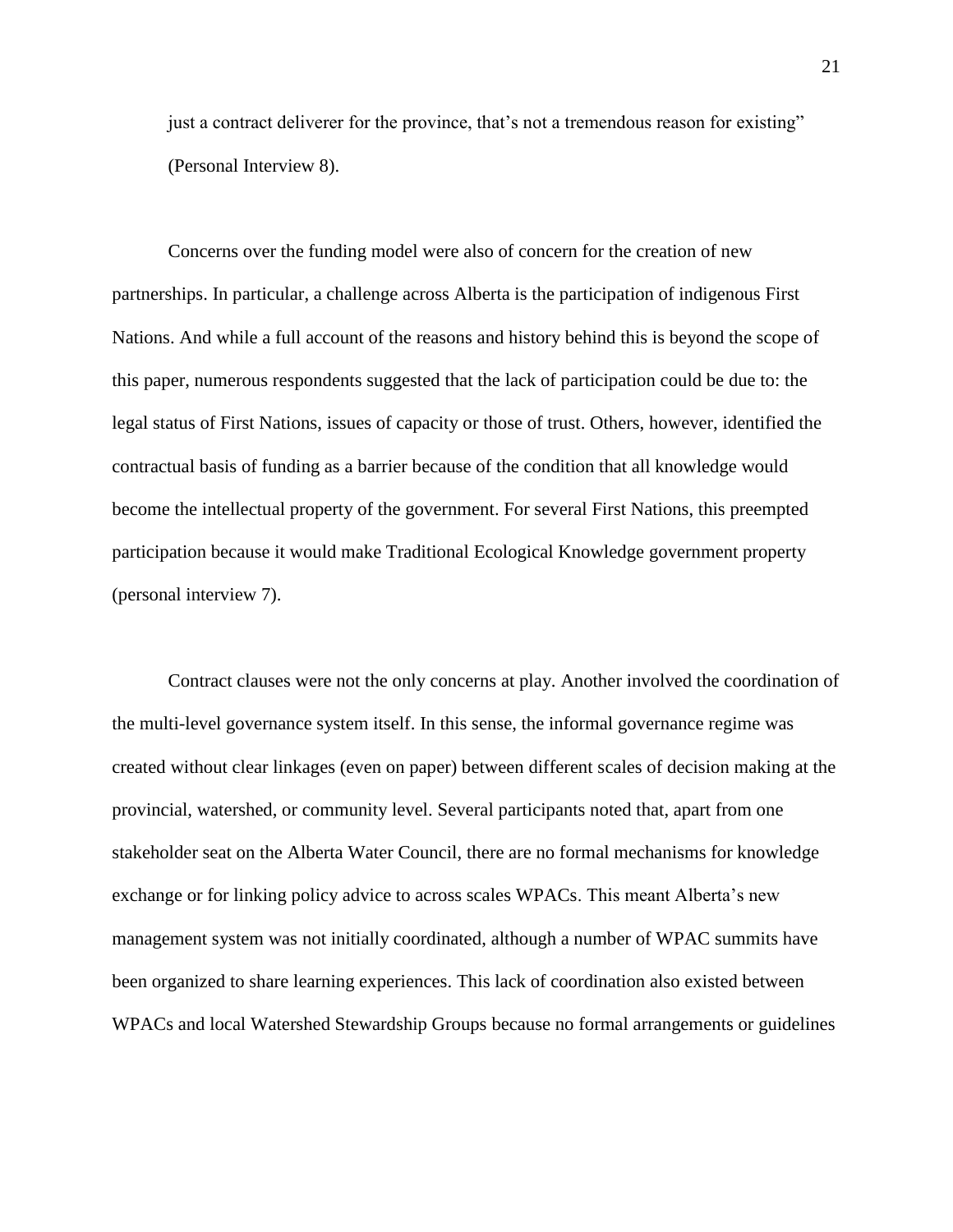were in place for integrating the "information they [Watershed Stewardship Groups] generate or where it goes to or who owns it or whatever" (Personal Interview 3).

#### 3.4 Case-study Conclusion

Changes to water management in Alberta emerged within a context of conflict – 'the political' – and created new institutional orders – 'politics' – that turned towards procedural techniques for generating normative legitimacy. In this way, Alberta's *Water for Life* strategy appealed to aspects of both deliberative democracy and transition management, including decentralized, stakeholder driven models of watershed planning and the creation of multi-level governance structures. This suite of reforms was explicitly positioned in normative terms. At both the policy and practical level, the fostering of a new 'water ethic' can be seen as an interesting policy bridge between the idealized conditions of reaching consensus found in deliberative democracy and the role of existing power relations and conflicts that affect water management decisions. Before considering these theoretical implications, two conclusions might be drawn from the Alberta case.

First, while *Water for Life* aims to coordinate stakeholders beyond just water license holders and encourages participation from multiple sectors, these efforts are removed from direct regulatory influence. This implies that *Water for Life* must rely on the normative force of better arguments for policy influence. This has two consequences. First, that arguments – themselves developed in reference to conservation, sound science and agreeable partnerships – must be taken seriously by decision makers in the Alberta government. Second, actors who choose to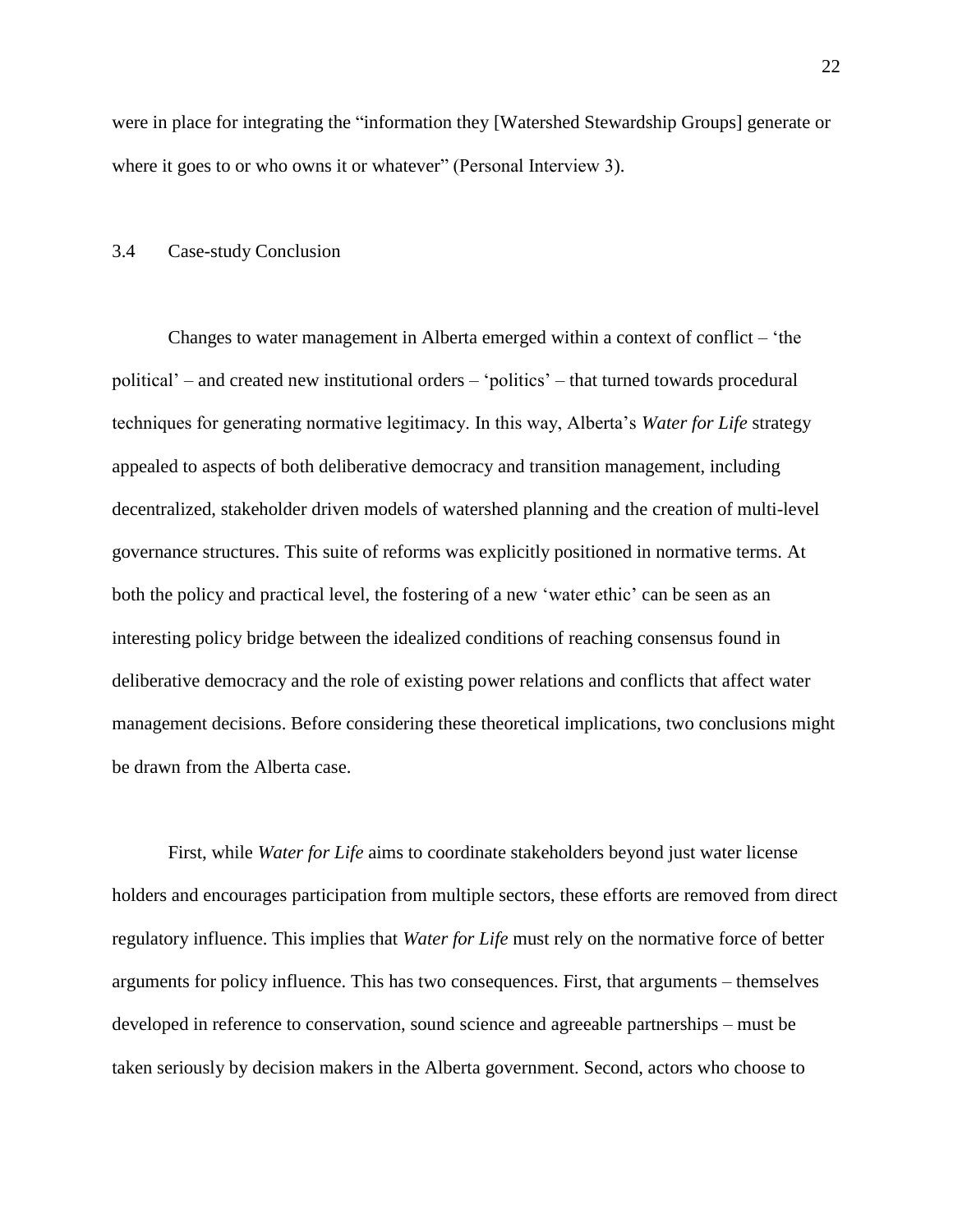remain outside of *Water for Life*, perhaps because they hold substantive goods that do not properly reduce to the procedural norms of deliberative practices, are left in an ambiguous position with respect to participating in watershed management decisions that may affect them. For instance, First Nations who chose not to participate (i.e. for reasons related to the conditions of funding contracts) do not have a clear channel for communicating their concerns. On the other hand, there is a possibility that powerful actors may bi-pass the management structure of *Water for Life* and seek direct influence on government decision makers.

Second, Alberta's *Water for Life* strategy was explicitly modeled on networks and partnerships that emerged from civil society. Yet this context was not explicitly acknowledged in the discourse or design of new management institutions. This became an important issue for WPACs. In this regard, the funding shift from grants to contracts, coupled with the withdrawal of previous civil society partnerships as the result of new government relations, had the effect of weakening the position of civil society as WPACs came to have a dependent relationship on the government. In this way, the political economy of new management institutions became an important factor in management transitions, but this issue received no attention in the design, appraisal or renewal of *Water for Life*. This has affected both the independence of WPACs vis-àvis the perceived security of their funding and on the ability to incorporate knowledge from First Nations.

#### **4. The procedural turn: broader lessons**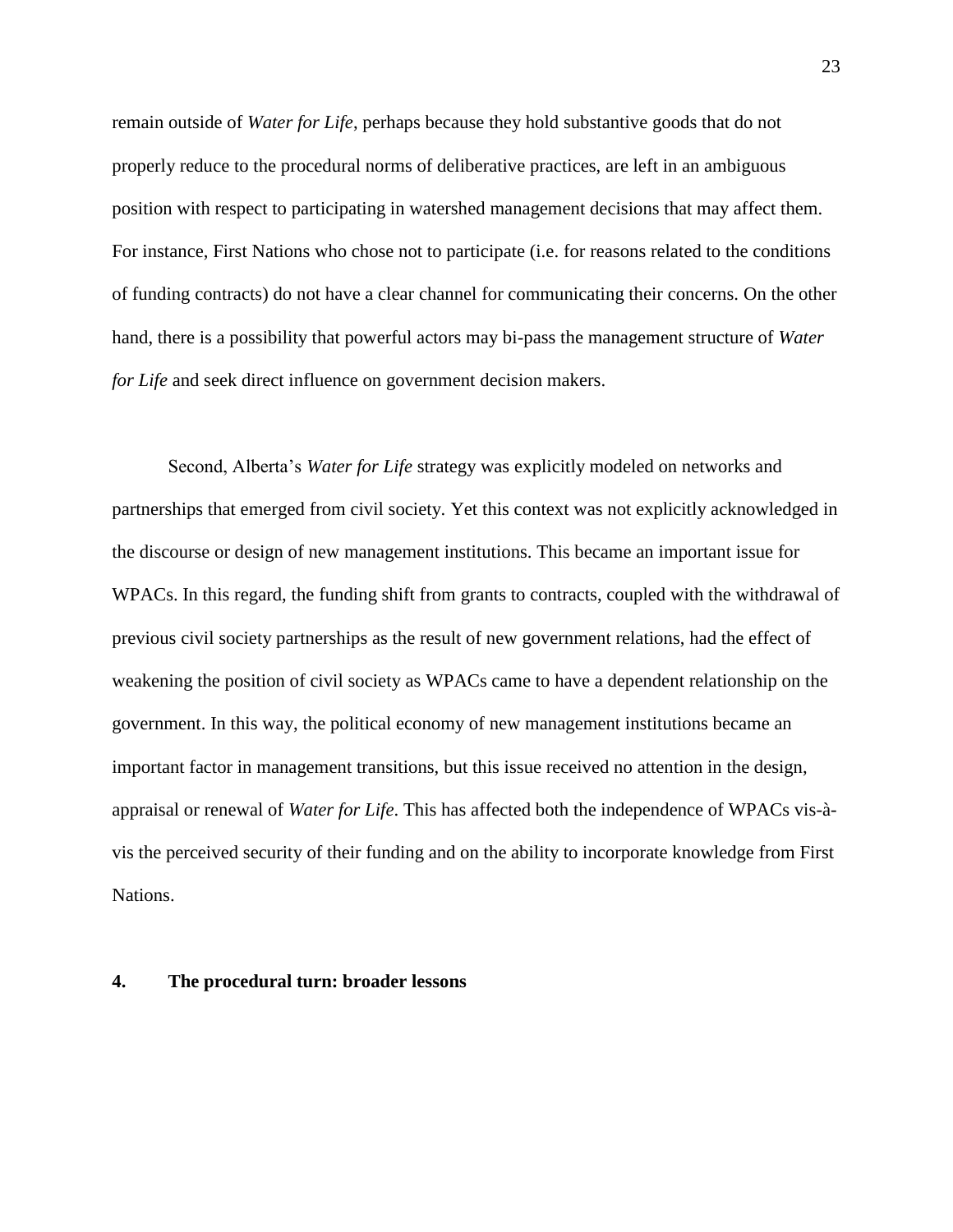One of the key reasons for effecting the 'procedural turn' has been the rejection of 'command and control' resources management. And, in principle, fair procedures should ensure fair outcomes. In practice, however, the authority to implement decisions must back up procedural mechanisms. As such, procedures used to manage transitions in any particular sociotechnical system are set within a broader context – within the political – and this influences how procedures negotiate existing power relationships. This troubles theoretical appeals to neutrality. For instance, Canada's First Nations hold unique legal standing by virtue of various treaties and aboriginal rights and title associated with the fact that did not cede sovereignty to the Canadian state. As such, the requirement for them to articulate claims through procedures backstopped by the authority of the Canadian state does not fit with notions of fairness that respect their rights to alternate systems of resource management or self-governance (Tully 1995). Interestingly, recent court decisions in New Zealand allow for different legal traditions to operate between indigenous peoples and the state, albeit in limited fashion (Strang 2014).

Existing political practices compromise the claimed neutrality of the procedural turn since it requires those contesting existing practices to conform to the procedures set out by those with political power as a condition of participation. Here, Schmidt's (2010) claim that water ethics are about disagreements over beliefs, states of affairs or correctly ordered social relationships must be expanded to include the rules governing legitimacy. At the same time, and to consider Hendricks (2009) deployment of 'the political' and 'politics', transitions in water management do not reduce to issues of power alone. The Alberta case reveals that we cannot universalize the 'conflictual society' theorized by Mouffe (2005) because, even if water management reforms are catalyzed by conflict, it is not the case that resolving conflict is the *only*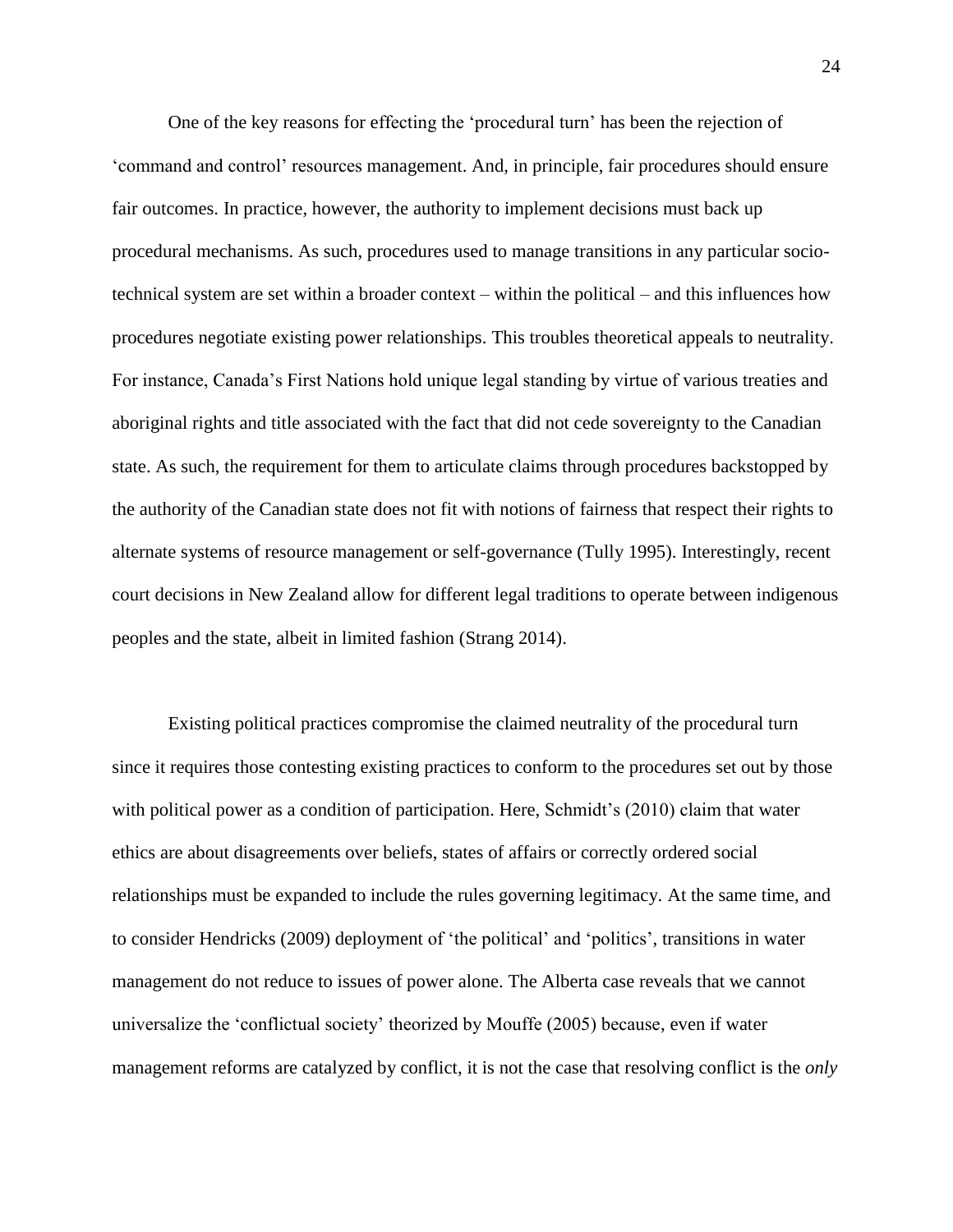consideration of water management reforms. The creation of "state of the watershed" reports, for instance, can be seen as an effort to establish a baseline for decision making irrespective of political differences and even to prevent conflicts – with the caveat that this process is not free of choices about knowledge sources. So Hendricks' proposal helps in understanding how transitions are affected by conflict but considerations might still be made for seeing transitions in cooperative terms.

Finally, theoretical and political considerations of transition management are routinely referenced to the need for reflexive responses to feedback from multiple sources affecting sociotechnical systems (Meadowcroft 2009, Loorbach 2010). In normative terms, however, reflexivity is necessary but not sufficient. In this sense, the choice to pursue procedural governance techniques should be recognized as the political choice of a particular policy community (Kysar 2010). In normative terms, then, reflexivity should be complemented with reflective judgments regarding policy objectives and management ends and how they issue from the norms and categories of particular groups. For instance, instead or alongside of Alberta's procedural turn, space could have been made to revisit or expand who counts as part of the "community" in order to replace narrow notions of the 'national interest' with sensibilities tuned to ecological considerations and indigenous rights. Here, questions arise regarding how to organize water management in ways that does not require conformance to procedural norms as a condition of participation. And this points to the need for transition management to undertake research on how multiple systems of praxis can be coordinated. This is a complementary goal, but also one that recognizes how the 'procedural turn' can further entrench inequities if the existing practices of democratic institutions insufficiently address inequity.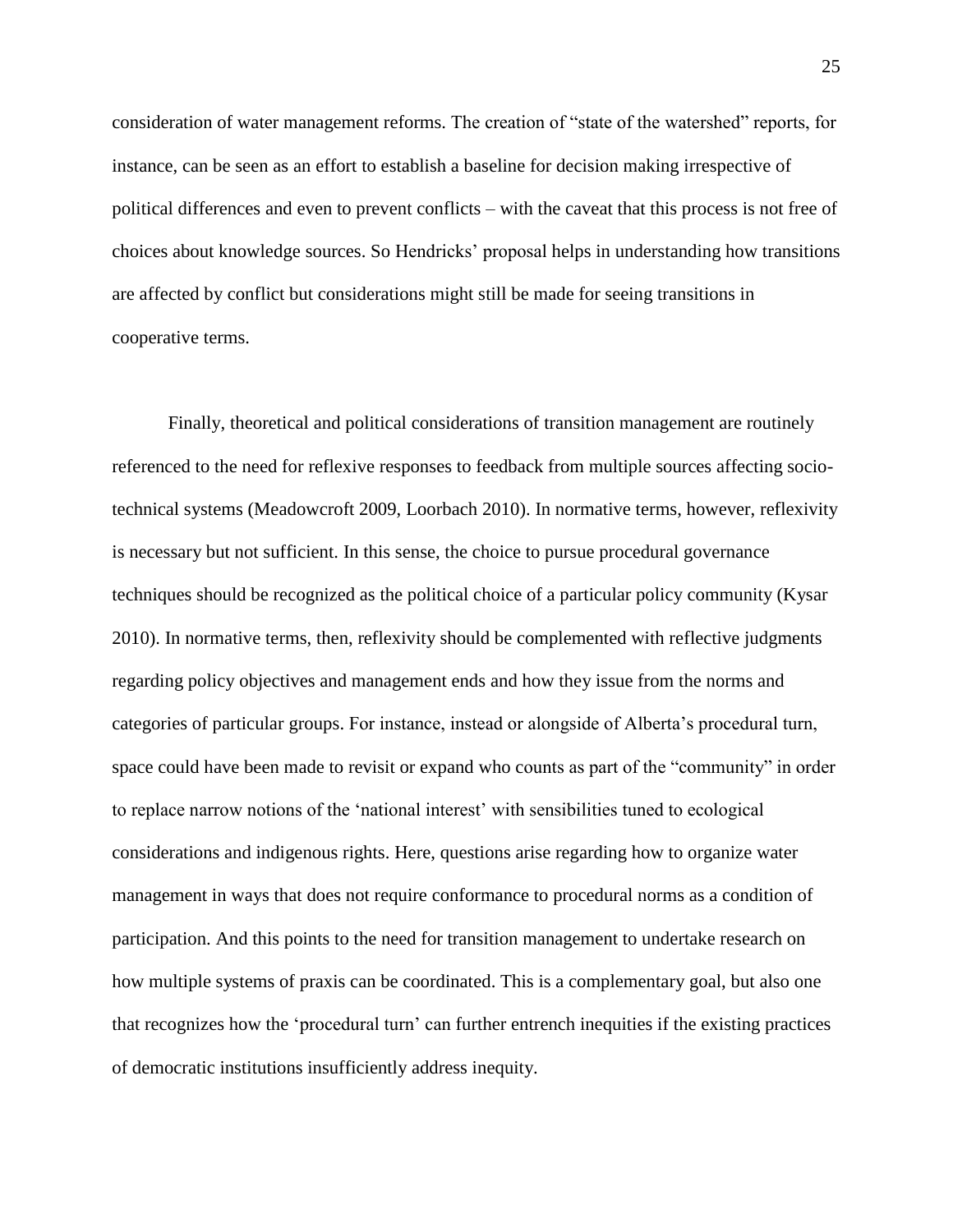#### Acknowledgements

This work was supported by the Trudeau Foundation and the Social Sciences and Humanities Research Council of Canada.

### References

Alberta Environment (2003a) Water for Life: Alberta's Strategy for Sustainability. Pub No. I/955, Edmonton.

Alberta Environment (2003b) Water for Life: Draft for Discussion: Alberta's Strategy for Sustainability: Highlights. Pub No. I/936, Edmonton.

Alberta Environment (2005) South Saskatchewan River Basin Water Allocation (Revised). Alberta Environment, regional services, southern region, Edmonton.

[AIPA] Alberta Irrigation Projects Association (2002) South Saskatchewan River Basin: Irrigation in the 21st Century. Summary Report, Lethbridge, Alberta.

Alberta Water Council (2005) Enabling Partnerships: A Framework in Support of Water for Life. Alberta Environment, Edmonton, Pub No. I/1005.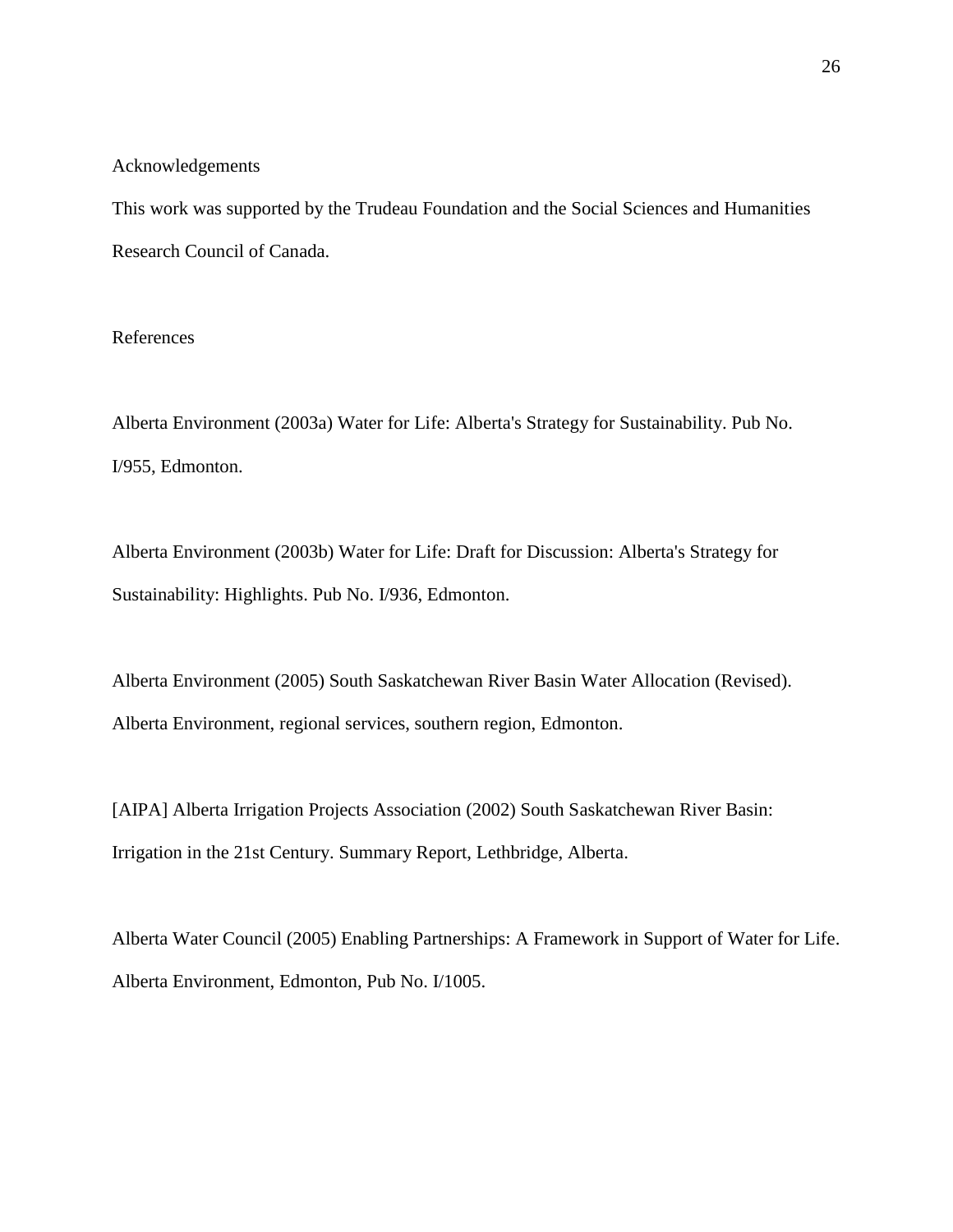Alberta Water Council (2007) Review of Implementation Progress of Water for Life, 2005-2006. Alberta Water Council, Edmonton.

Alberta Water Council (2008a) Strengthening Partnerships: A Shared Governance Framework for Water for Life Collaborative Partnerships. Alberta Water Council, Edmonton.

Alberta Water Council (2008b) Water for Life: A Renewal. Alberta Water Council, Edmonton: ISBN 978-0-7785-7670-9.

Armstrong C, Evenden M, Nelles H (2009) The river returns: an environmental history of the Bow. McGill-Queen's University Press, Montreal & Kingston.

Bakker K. (2004) An uncooperative commodity: privatizing water in England and Wales. Oxford University Press, New York.

Bakker K. (2010) Privatizing water: governance failure and the world's urban water crisis. Cornell University Press, Ithaca.

Bartlett RH (1986) Aboriginal water rights in Canada: a study of aboriginal title to water and Indian water rights. The Canadian Institute of Resources Law, Calgary.

Baxter J, Eyles J (1997) Evaluating qualitative research in social geography: establishing 'rigour' in interview analysis. Transactions of the Institute of British Geographers 22: 505-525.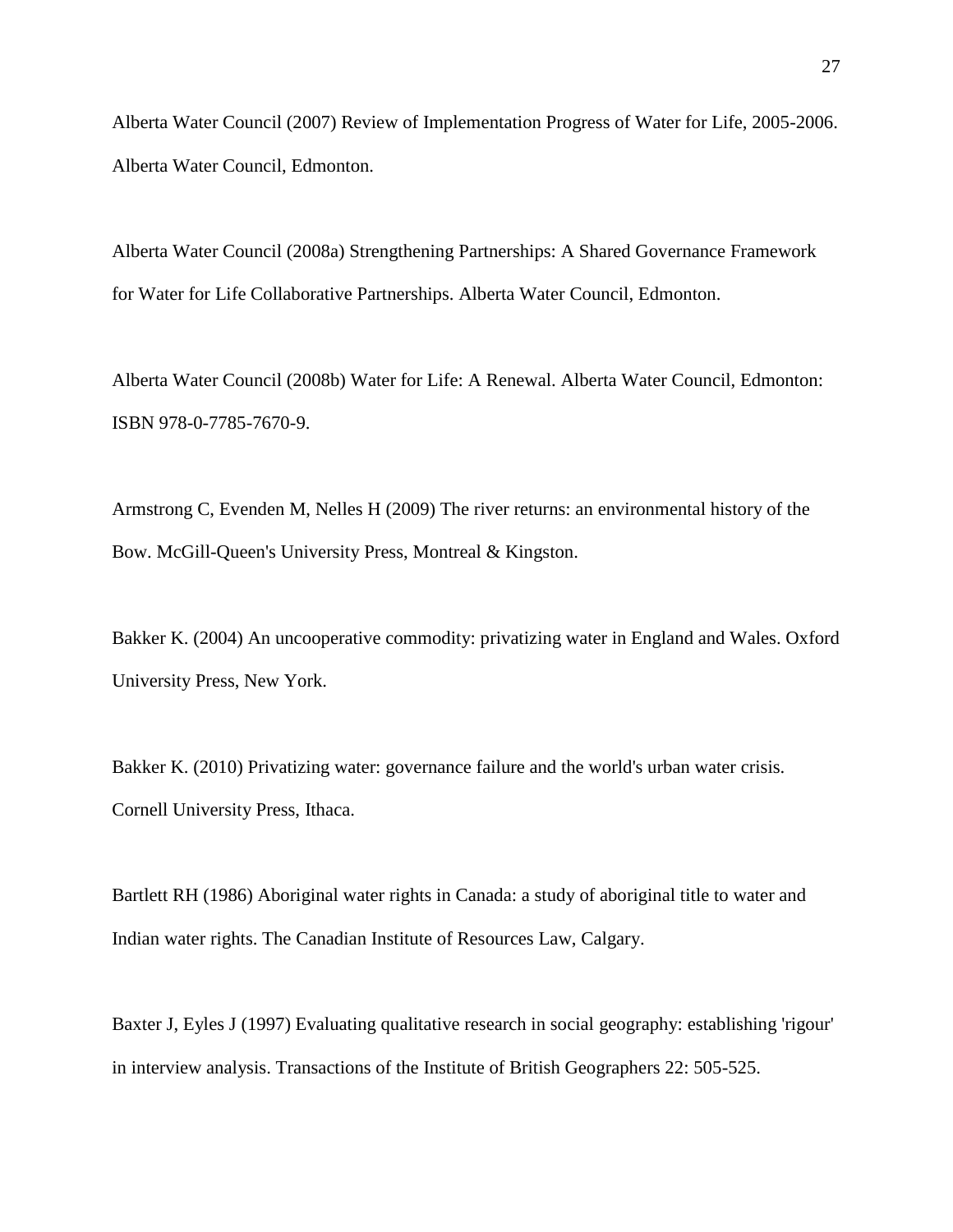Boelens R, Getches D, Guerva-Gill A (Eds.) (2010) Out of the mainstream: water rights, politics and identity. Earthscan, London.

Bromley D (2012) Environmental governance as stochastic belief updating: crafting rules to live by. Ecology and Society 17: 14.

Brugnach M et al. (2011) More is not always better: coping with ambiguity in natural resources management. Journal of Environmental Management 92: 78-84.

Brugnach M, Ingram H (2012) Ambiguity: the challenge of knowing and deciding together. Environmental Science and Policy 15: 60-71.

Butler L (2000) The pathology of property norms: living with nature's boundaries. Southern California Law Review 73: 927-1016.

Cohen A (2012) Watersheds as boundary objects: scale at the intersection of competing ideologies. Environment and Planning A 44: 2207-24.

Dryzek J (2000) Deliberative democracy and beyond: liberals, critics. Oxford University Press, Oxford.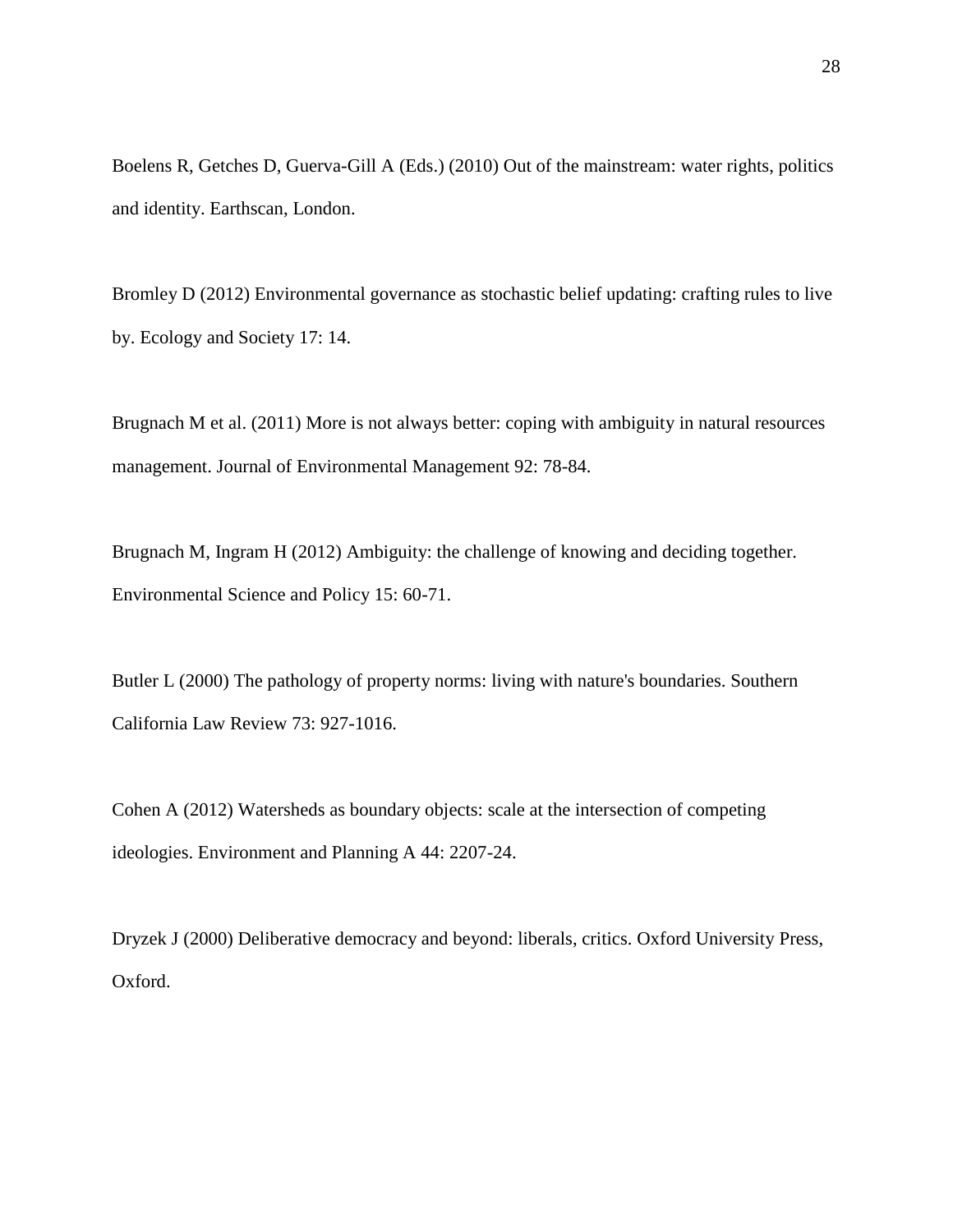Durant RJ, Fiorino DJ, O'Leary R (Eds) (2004) Environmental governance reconsidered: challenges, choices and opportunities. MIT Press, Cambridge, Mass.

Espelund W (1998) The struggle for water: politics, rationality, and identity in the American Southwest. University of Chicago Press, Chicago.

Feldman D (1995) Water resources management: in search of an environmental ethic. John Hopkins University Press, Baltimore.

Feldman D (2007) Water policy for sustainable development. John Hopkins University Press, Baltimore.

Gabbay D, Woods J. (2005) The reach of abduction: insight and trial. Elsevier, Amsterdam. Glenn J (1999) Once upon an Oldman: special interest politics and the Oldman River Dam. UBC Press, Vancouver.

Gunderson L, Holling CS (Eds) (2002) Panarchy: Understanding transformations in human and natural systems. Island Press, Washington DC.

Habermas J (1984a) Lifeworld and system: a critique of functionalist reason. Beacon Press, Boston.

Habermas J (1984b) Reason and the rationalization of society. Beacon Press, Boston.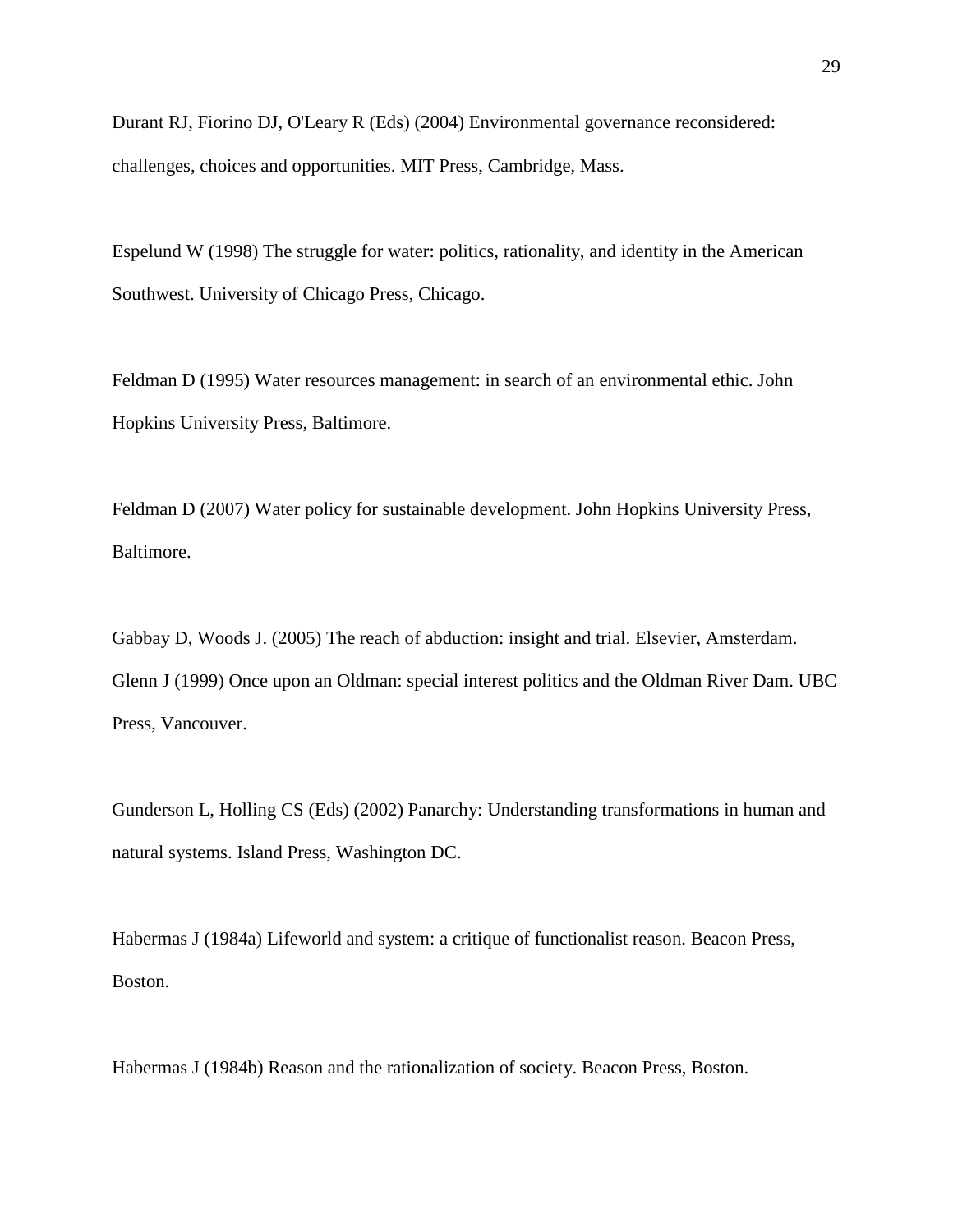Habermas J (1996) Between facts and norms: contributions to a discourse theory of law and democracy. MIT Press, Cambridge.

Hajer MA (1995) The politics of environmental discourse: ecological modernization and the policy process. Clarendon Press, New York.

Heinmiller BT (2013) Advocacy coalitions and the Alberta *Water Act*. Canadian Journal of Political Science 46: 525-547.

Hendricks C (2009) Policy design without democracy? Making democratic sense of transition management. Policy Sci 42: 341-68.

Holling CS, Meffe GK (1996) Command and control and the pathology of natural resource management. Conservation Biology 10: 328-337.

Kelly E et al (2010) Oil sands development contributes elements toxic at low concentrations to the Athabasca River and its tributaries. PNAS 107: 16178-83.

Kelly E et al (2009) Oil sands development contributes polycyclic aromatic compounds to the Athabasca River and its tributaries. PNAS 106: 22346-51.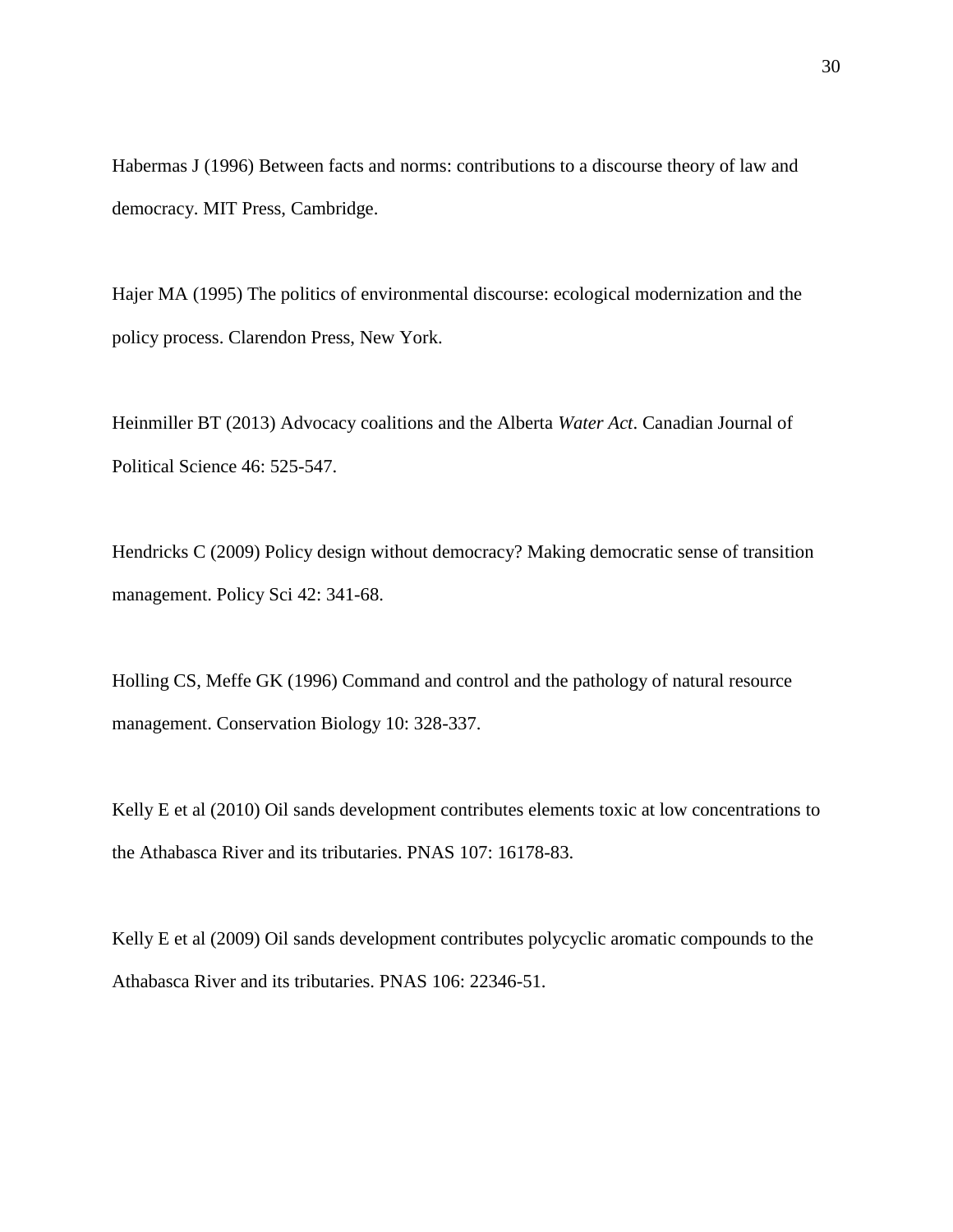Kemp R, Loorbach D, Rotmans J (2007) Transition management as a model for managing processes of co-evolution towards sustainable development. Int J of Sustainable Devel & World Ecology 14: 78-91.

Krippendorff K (2004) Content analysis: an introduction to its methodology. Sage, London.

Kurek J et al (2013) Legacy of half century of Athabasca oil sands development recorded by lake ecosystems. PNAS online advanced: 1-6.

Kvale S, Brinkmann S. (2009) Interviews: learning the craft of qualitative research interviewing, 2<sup>nd</sup> edition. Sage, Los Angelas.

Kysar D (2010) Regulating from nowhere: environmental law and the search for objectivity. Yale University Press, New Haven.

Laird K et al (2003) Lake sediments record large-scale shifts in moisture regimes across the northern prairies of North America during the past two millennia. PNAS 100: 2483-88.

Law J. (2004) After method: mess in social science research. Routledge, New York.

Loorbach D (2010) Transition management for sustainable development: a prescriptive, complexity-based governance framework. Governance 23: 161-83.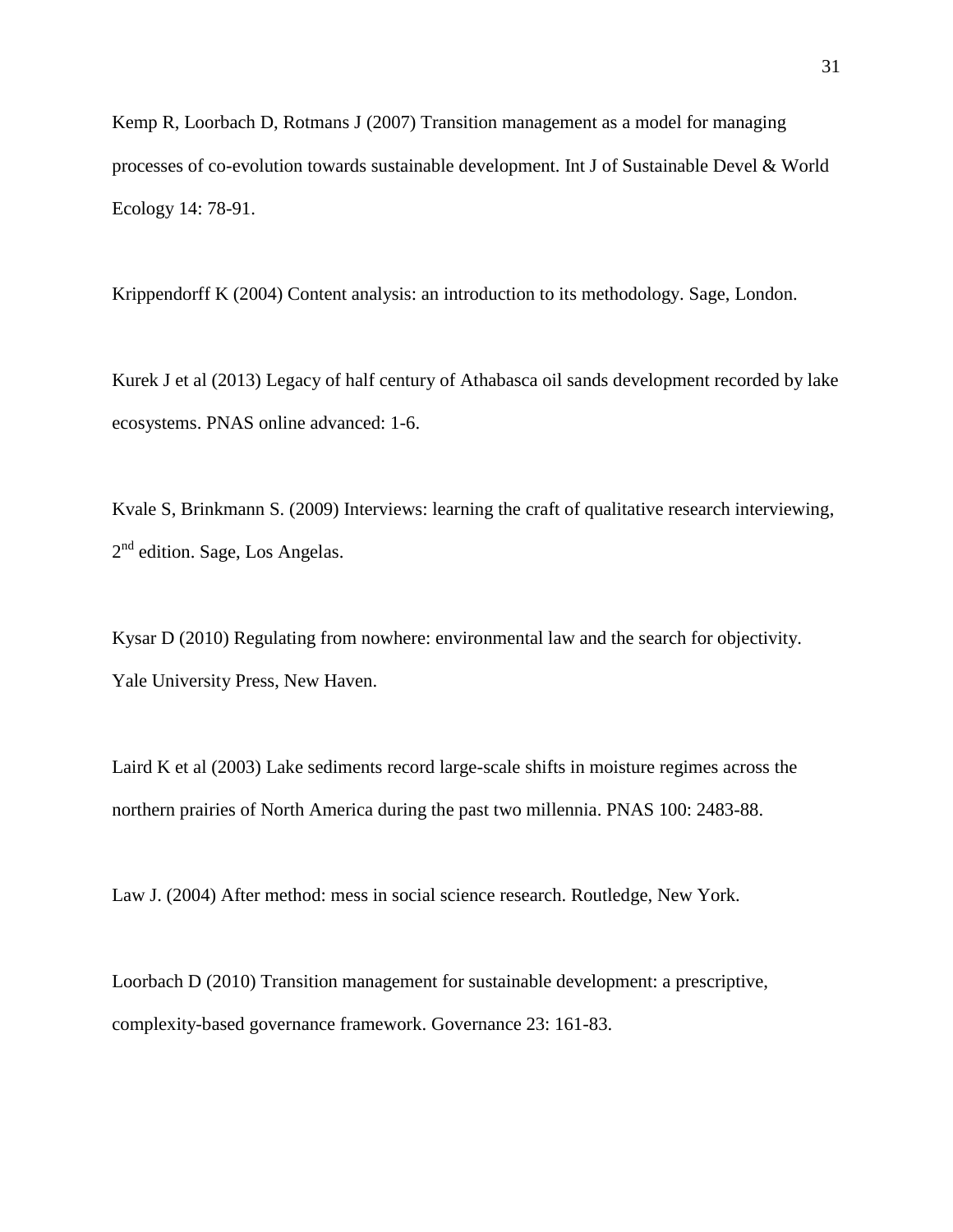Marchildon G (2009) The Prairie Farm Rehabilitation Administration: climate crisis and federalprovincial relations during the great depression. The Canadian Historical Review 90: 275-301.

Matsui K (2009) Native peoples and water rights: irrigation, dams, and the law in Western Canada. McGill-Queens University Press, Montreal.

McMillan B (2001) Alberta's water strategy: a summary of ideas. Equus Consulting Group, Edmonton.

McMillan B (2002a) Water for life: minister's forum on water: summary report of advice received. Equus Consulting Group, Edmonton.

McMillan B (2002b) Water for life: summary of consultation results. Equus Consulting Group, Edmonton.

Meadowcroft J (2007) Who is in charge here? Governance for sustainable development in a complex world. J of Environmental Policy & Planning 9: 299-314.

Meadowcroft J (2009) What about the politics? Sustainable development, transition management, and long term energy transitions. Policy Sciences 42: 323-340.

Meadowcroft J (2011) Engaging with the politics of sustainability transitions. Environmental Innovation and Societal Transitions 1: 70-75.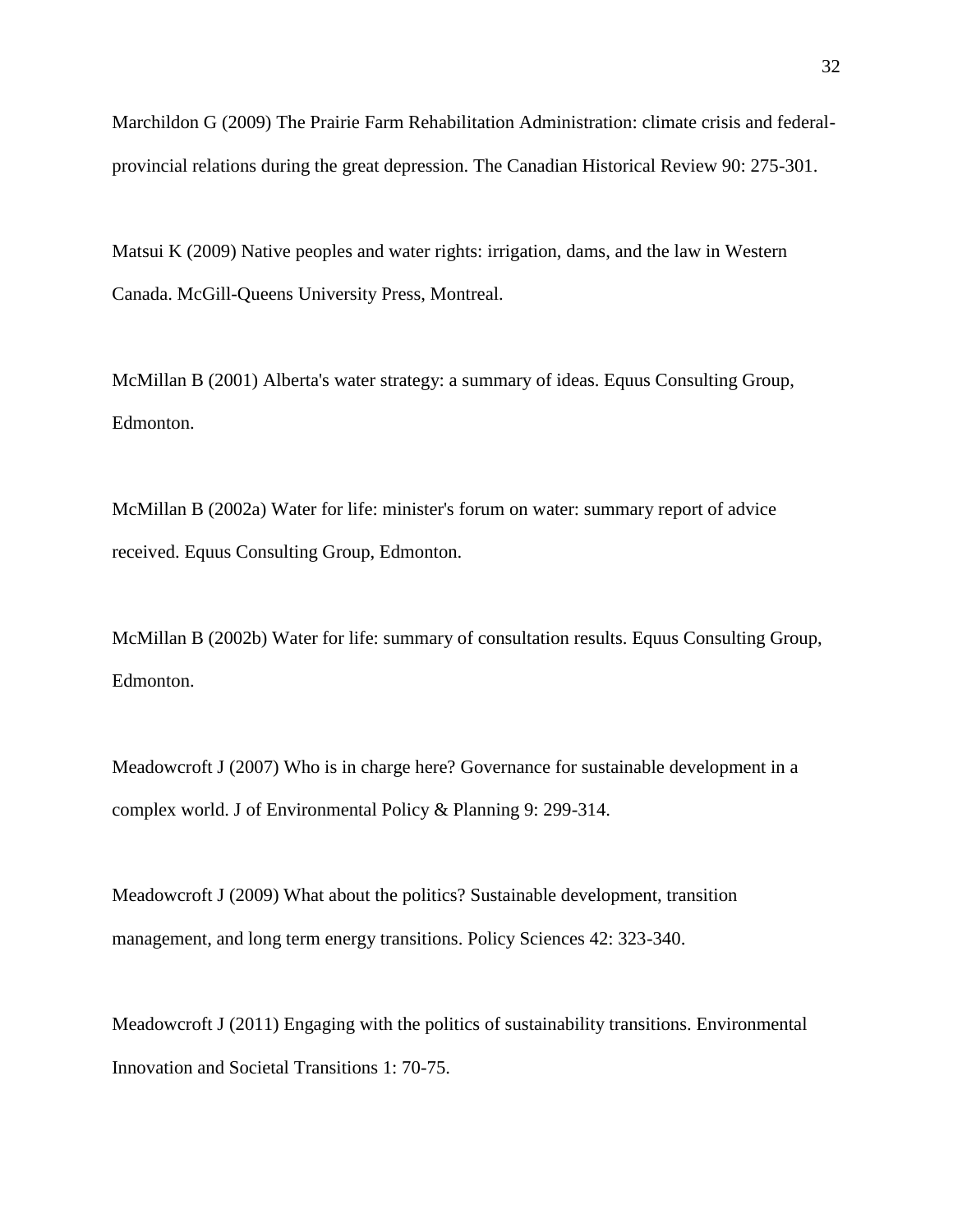Mouffe C (2000) The democratic paradox. Verso, New York.

Mouffe C (2005) On the political. Routledge, New York.

Norton BG (2005) Sustainability: a philosophy for adaptive ecosystem management. University of Chicago Press, Chicago.

Olsson P et al (2006) Shooting the rapids: navigating transitions to adaptive governance of social-ecological systems. Ecology and Society 11: 18.

Pahl-Wostl C (2002) Towards sustainability in the water sector - The importance of human actors and processes of social learning. Aquatic Sci 64: 394-411.

Pahl-Wostl C (2007) Transitions towards adaptive management of water facing climate and global change. Water Resour Manage 21: 49-62.

Pahl-Wostl C et al (2010) Analyzing complex water governance regimes: the management and transition framework. Environmental Science and Policy 13: 571-581.

Pahl-Wostl C et al (2011) Maturing the new water management paradigm: progressing from aspiration to practice. Water Resour Manage 25: 837-856.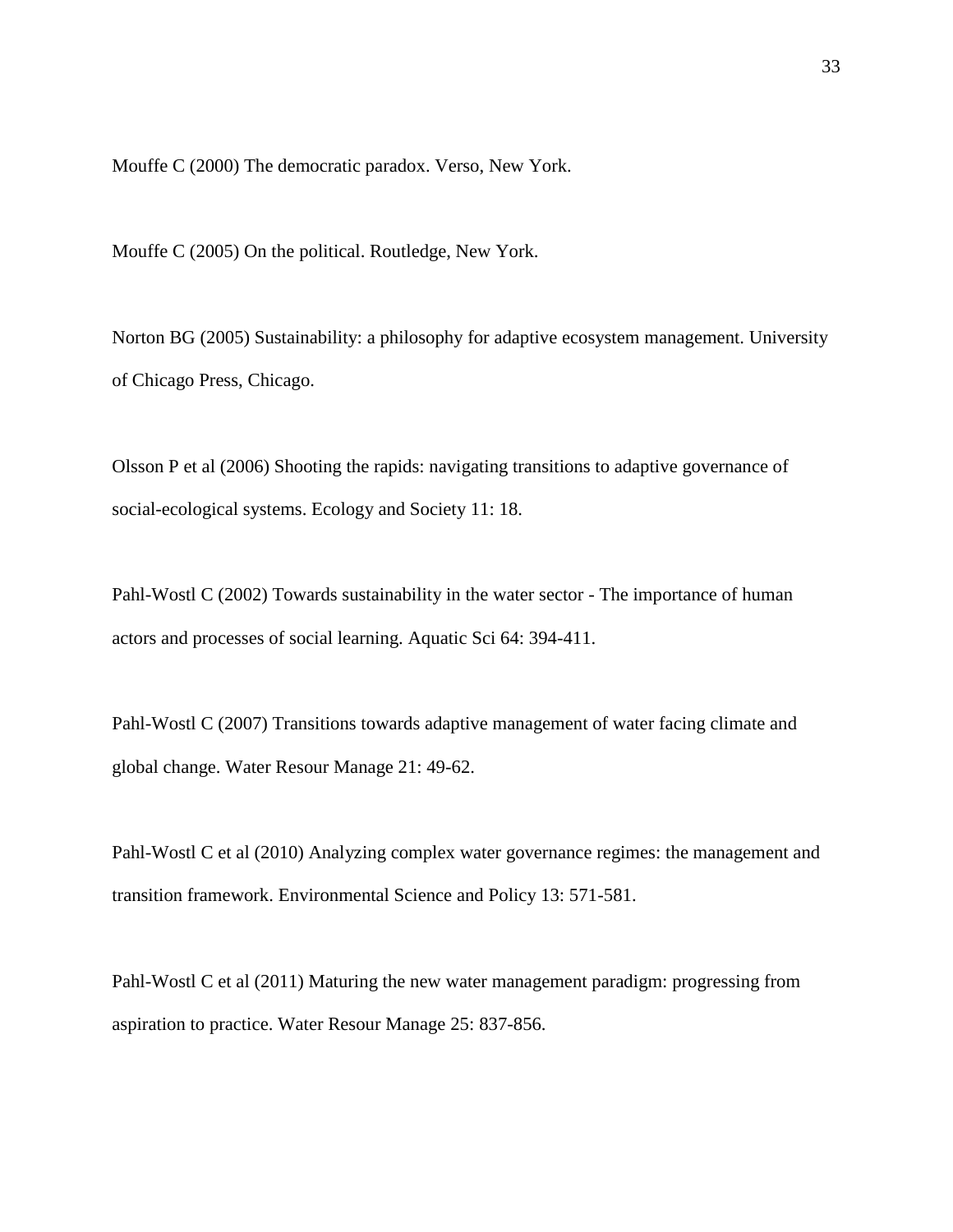Pearce W (1891) Letter to A.M. Burgess, January 7. William Pearce Papers, U Alberta Archives 9/2/7/2/6: 1-14.

Peppard CZ. (2014) Just water: theology, ethics and the global water crisis. Orbis Books, Maryknoll, NY.

Percy D (1977) Water rights in Alberta. Alberta Law Review 15: 142-65.

Percy D (1986) Water rights law and water shortages in Western Canada. Canadian Water Res J 11: 14-22.

Percy D (1996) Seventy-five years of Alberta water law: maturity, demise & rebirth. Alberta Law Review 35: 221-41.

Phare M (2009) Denying the source: the crisis of First Nations water rights. Rocky Mountain Books, Surrey.

Postel S, Richter B (2003) Rivers for life: managing water for people and nature. Island Press, Washington DC.

Priscoli JD (2000) Water and civilization: using history to reframe water policy debates and to build a new ecological realism. Water Policy 1: 623-36.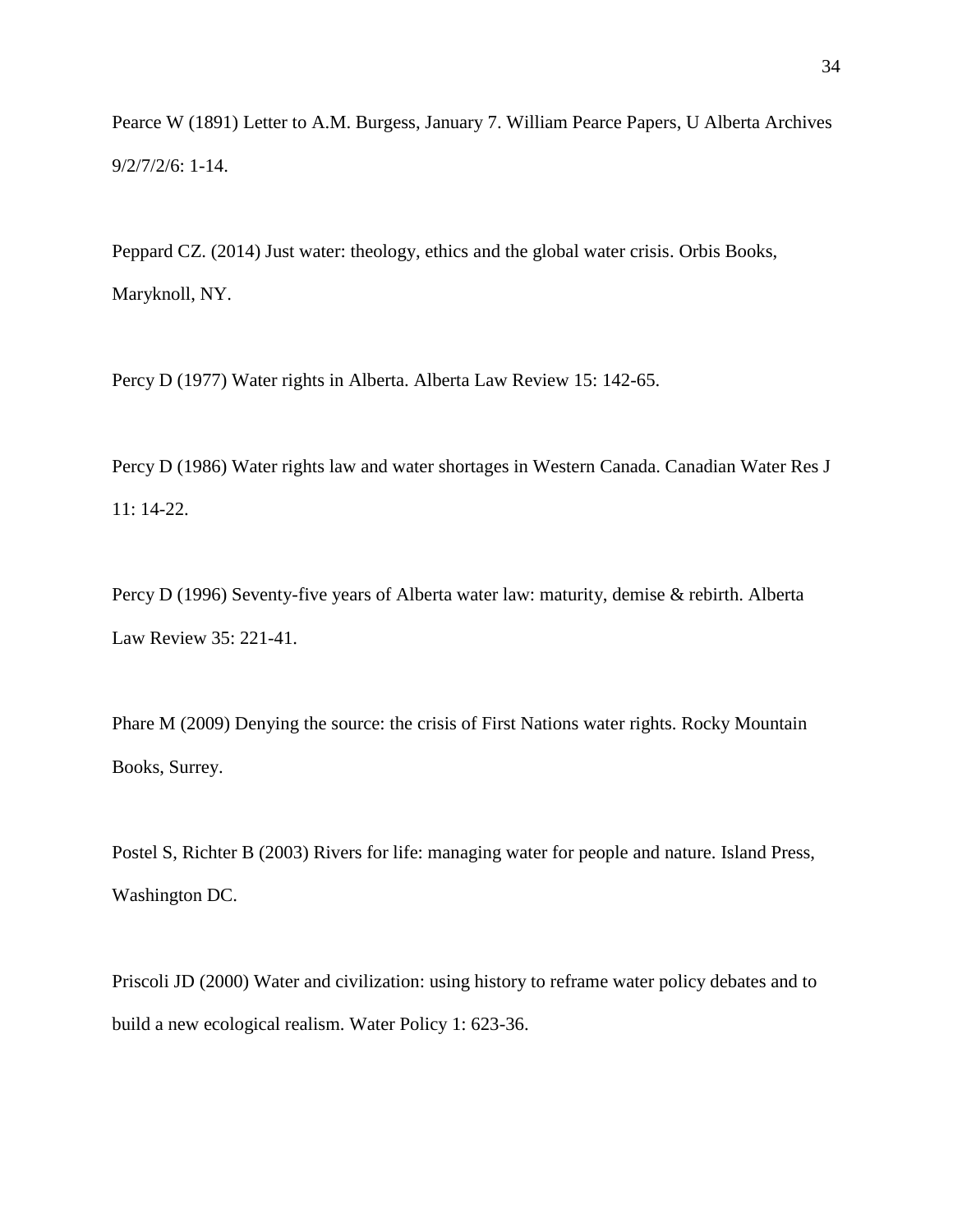Priscoli JD (2004) What is public participation in water resources management and why is it important? Water Int 29: 221-227.

Rooney R, Bayley S, Schindler D (2012) Oil sands mining and reclamation cause massive loss of peatland and stored carbon. PNAS doi:10.1073/pnas.1117693108.

Rotmans J, Loorbach D (2009) Complexity and transition management. J Industrial Ecology 13: 184-96.

Rose G (1997) Situating knowledges: positionality, reflexivities and other tactics. Progress in Human Geography 21: 305-320.

Rydin Y (2003) Conflict, consensus, and rationality in environmental planning: an institutional discourse approach. Oxford University Press, Oxford.

Sabatier PA et al (Eds.) (2005) Swimming upstream: collaborative approaches to watershed management. MIT Press, Cambridge.

Sandel MJ (1996) Democracy's discontent: America in search of a public philosophy. Harvard University Press, Cambridge.

Sauchyn D, Stroich J, Beriault A (2003) A paleoclimatic context for the drought of 1999-2001 in the northern Great Plains of North America. The Geographic J 169: 158-67.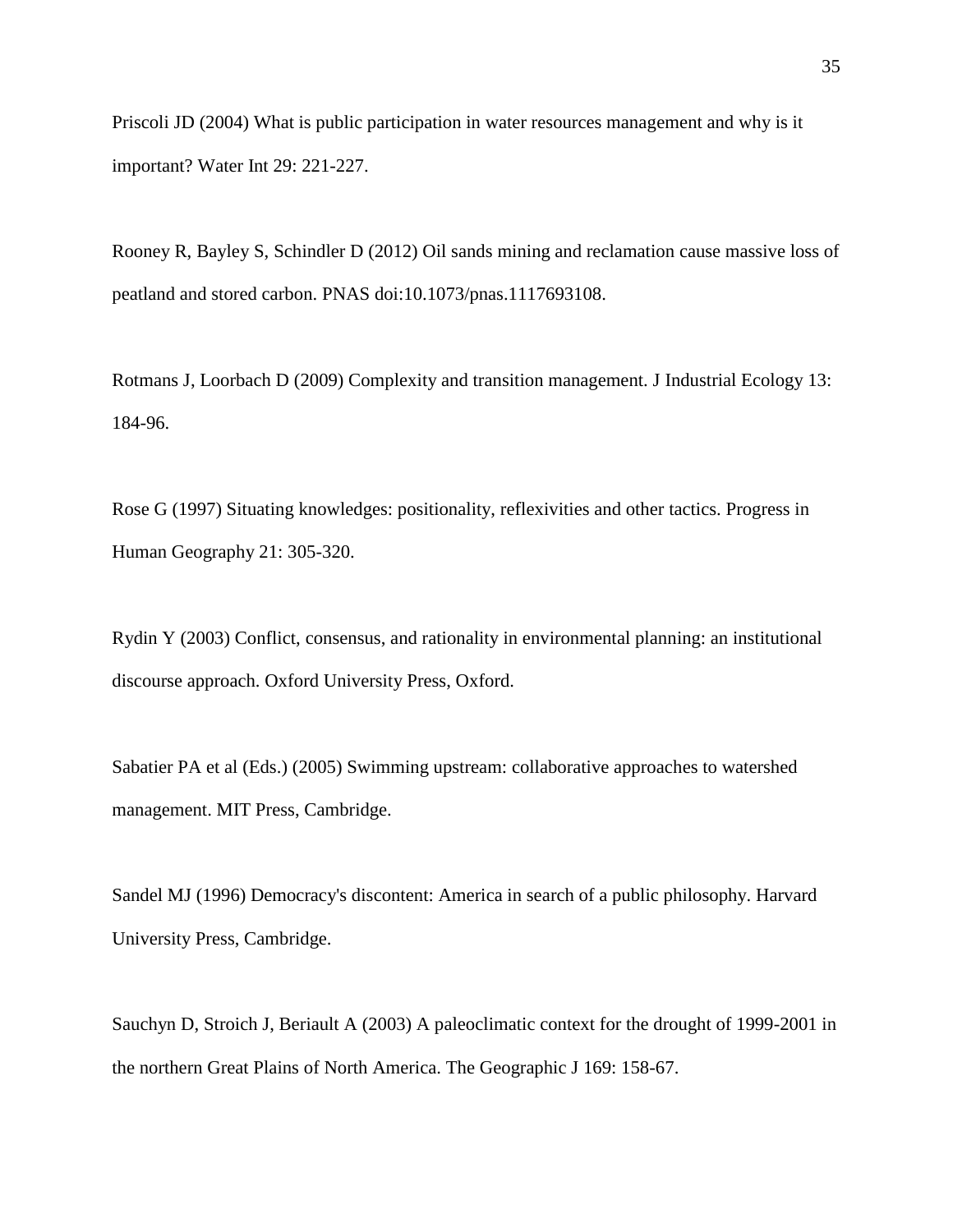Schindler D, Donahue W (2006) An impending water crisis in Canada's western prairie provinces. PNAS 103: 7210-16.

Schmidt JJ (2010) Water ethics and water management. In: Brown PG, Schmidt JJ (Eds) Water ethics: foundational readings for students and professionals. Island Press, Washington DC, pp 3- 15.

Schmidt JJ (2012) *Ethical enigmas in modern water policy: the Albertan example*. Ph.D. thesis, Department of Geography, University of Western Ontario.

Schorr D (2005) Appropriation as agrarianism: distributive justice in the creation of property rights. Ecology Law Quarterly 32: 3-71.

Senecal C, Madramootoo C (2005) Watershed management: review of Canadian diversity. Water Policy 7: 509-22.

Shepherd A, Gill K, Rood S (2010) Climate change and future flows of Rocky Mountain rivers: converging forecasts from empirical trend projection and down-scaled global circulation modeling. Hydro Sci 24: 3864-77.

Smith A, Stirling A (2010) The politics of social-ecological resilience and sustainable sociotechnical transitions. Ecology and Society 15: 11.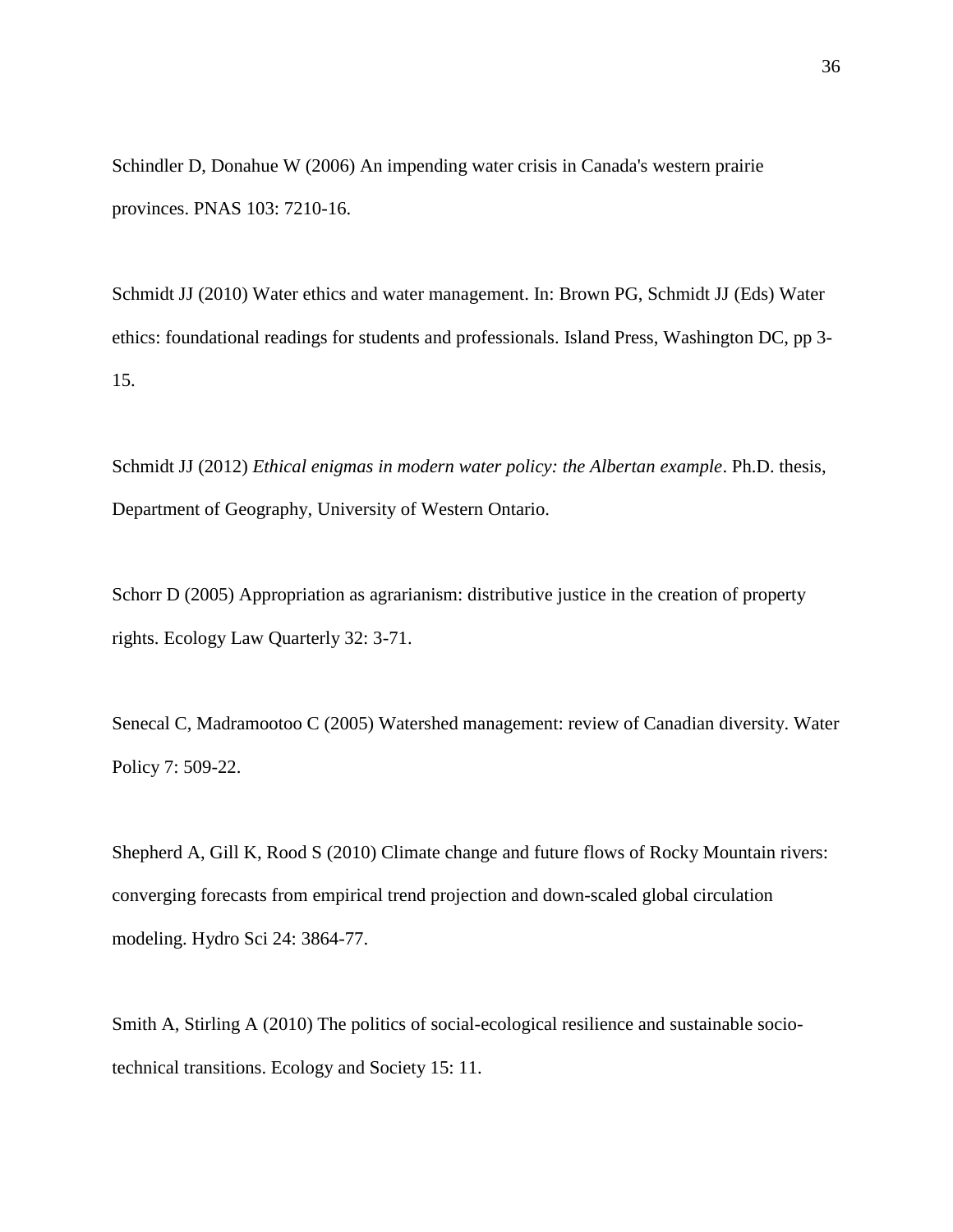Strang V (2014) The Taniwha and the Crown: defending water rights in Aotearoa/New Zealand. WIREs Water 1: 121-131.

Syme G, Nancarrow B (1996) Planning attitudes, lay philosophies and water allocation: a preliminary analysis and research agenda. Water Resources Research 32: 1843-1850.

Syme G, Nancarrow B, McCreddin J (1999) Defining the components of fairness in the allocation of water to environmental and human uses. Journal of Environmental Management 57: 51-70.

Tisdell JG (2003) Equity and social justice in water doctrines. Social Justice Research 16: 401- 416.

Tully J (1995) Strange multiplicity: constitutionalism in an age of diversity. Cambridge University Press, Cambridge.

van der Brugge R, van Raak R (2007) Facing the adaptive management challenge: insights from transition management. Ecology and Society 12: 33.

Voß J, Bornemann B (2011) The politics of reflexive governance: challenges for designing adaptive management and transition management. Ecology and Society 16: 9.